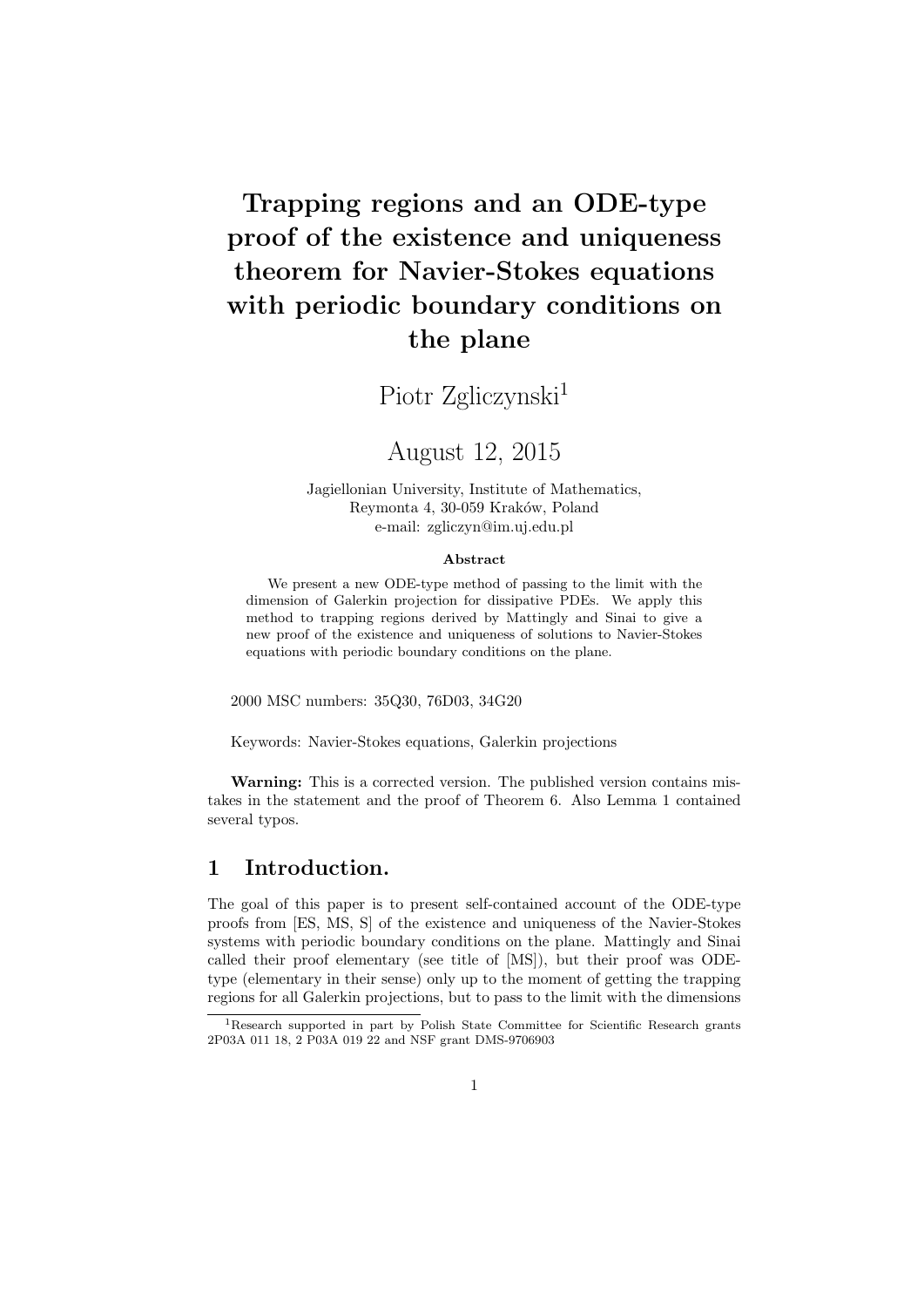of Galerkin projections they invoked the now standard results from [CF, DG, T] (which are not elementary - i.e. ODE-type). Here we fill in this gap by giving ODE-type arguments, which enable us to pass to the limit. Using ODE-type estimates based on the logarithmic norms we also obtained the uniqueness and an estimate for the Lipschitz constant of evolution induced by the Navier-Stokes equations . In fact we have proved that we have a continuous semidynamical system on the trapping region. The results we prove here are well known for Navier-Stokes system in 2D (see for example [FT, ES, K, DT]), but the method of getting estimates for Galerkin projections and the Lipschitz constant of the induced flow presented in section 5 is are new.

Another goal of this paper is to prepare the ground for the rigorous study of the dynamics of the Navier-Stokes equations with periodic boundary conditions. The fact that we have here a semidynamical system on a compact set, and this system is approximated in a controlled way by finite-dimensional semidynamical systems is in our opinion of great importance, because it opens the possibility of applying finite-dimensional tools developed for the study of dynamics of ODEs.

The trapping regions described here for the Navier-Stokes equations are particular examples of the self-consistent a priori bounds introduced in [ZM] for the rigorous study of the dynamics of the dissipative PDEs, where Conley index type arguments where used to obtain the existence of multiple steady states for Kuramoto-Sivashinsky PDE (KS-equations). The tools developed in the present paper extend the ones given in [ZM]. For example they enable the Lipschitz constant of the flow induced by KS-equations to be computed effectively. This was already used to obtain proof of asymptotic stability of some steady states for the KS-equation in [Z], the result which was previously known only on the numerical level.

A few words about a general construction of the paper: In sections 2 and 3 we recall the results from [ES, MS, S] about the existence of trapping regions for Navier-Stokes equations on the plane with periodic boundary conditions. Sections 4 and 5 contain ODE-type proofs of the convergence of the Galerkin scheme on trapping regions. The remaining sections contain the existence results for the Navier-Stokes equations on the plane and the Sannikov and Kaloshin [S] result in the dimension three.

### **2 Navier-Stokes equations**

We will use the following notation. For  $z \in \mathbb{C}$ , by  $\overline{z}$  we denote the conjugate of *z*. For any two vectors  $u = (u_1, \ldots, u_n)$  and  $v = (v_1, \ldots, v_n)$  from  $\mathbb{C}^n$  or  $\mathbb{C}^\infty$  we set (if it makes sense)

$$
(u|v) = \sum_{i} u_{i} \overline{v_{i}}
$$

$$
(u \cdot v) = \sum_{i} u_{i} v_{i}.
$$

The general *d*-dimensional Navier-Stokes system (NSS) is written for *d* un-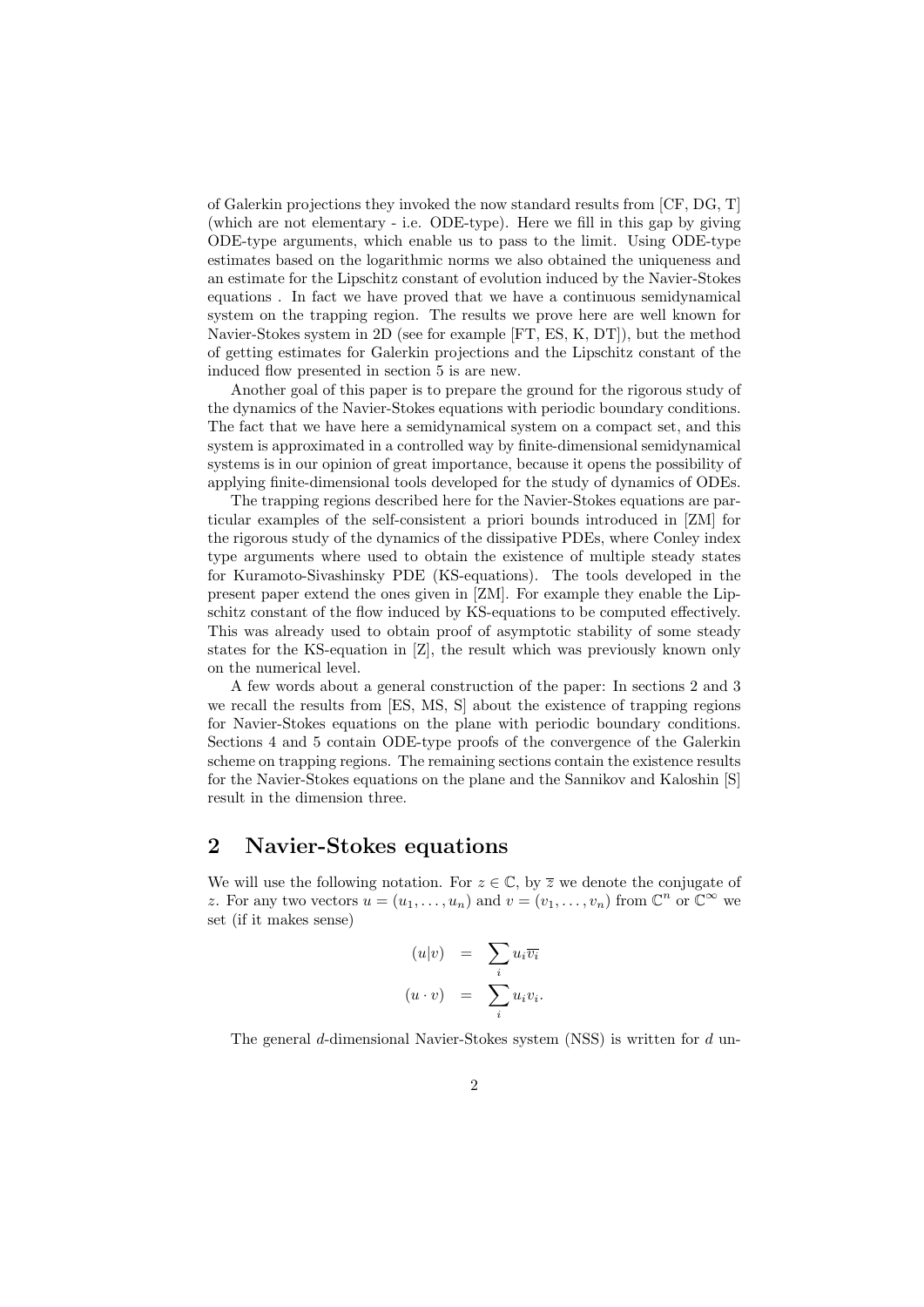known functions  $u(t, x) = (u_1(t, x), \dots, u_d(t, x))$  of *d* variables  $x = (x_1, \dots, x_d)$ and time  $t$ , and the pressure  $p(t, x)$ .

$$
\frac{\partial u_i}{\partial t} + \sum_{k=1}^d u_k \frac{\partial u_i}{\partial x_k} = \nu \triangle u_i - \frac{\partial p}{\partial x_i} + f^{(i)}
$$
(1)

$$
\text{div } u = \sum_{i=1}^{d} \frac{\partial u_i}{\partial x_i} = 0 \tag{2}
$$

The functions  $f^{(i)}$  are the components of the external forcing,  $\nu > 0$  is the viscosity.

We consider (1), (2) on the torus  $\mathbb{T}^d = (\mathbb{R}/2\pi)^d$ . This enables us to use Fourier series. We write

$$
u(t,x) = \sum_{k \in \mathbb{Z}^d} u_k(t) e^{i(k,x)}, \qquad p(t,x) = \sum_{k \in \mathbb{Z}^d} p_k(t) e^{i(k,x)} \tag{3}
$$

Observe that  $u_k(t) \in \mathbb{C}^d$ , i.e. they are *d*-dimensional vectors and  $p_k(t) \in \mathbb{C}$ . We will always assume that  $f_0 = 0$  and  $u_0 = 0$ .

Observe that (2) is reduced to the requirement  $u_k \perp k$ . Namely

$$
\begin{aligned}\n\text{div } u &= \sum_{k \in \mathbb{Z}^d} i(u_k(t), k) e^{i(k, x)} = 0 \\
(u_k, k) &= 0 \quad k \in \mathbb{Z}^d\n\end{aligned}
$$

To derive the evolution equation for  $u_k(t)$  we will now compute the nonlinear term in (1). We will use the following notation  $u_k = (u_{k,1}, \ldots, u_{k,d})$ 

$$
\sum_{l} u_{l} \frac{\partial u}{\partial x_{l}} = \left(\sum_{k_{1},l} u_{k_{1},l} e^{i(k_{1},x)}\right) \left(\sum_{k_{2}} i k_{2,l} u_{k_{2}} e^{i(k_{2},x)}\right) =
$$
  

$$
= i \sum_{l,k_{1},k_{2}} e^{i(k_{1}+k_{2},x)} k_{2,l} \cdot u_{k_{1},l} \cdot u_{k_{2}} = i \sum_{k_{1},k_{2}} e^{i(k_{1}+k_{2},x)} (u_{k_{1}}|k_{2}) u_{k_{2}} =
$$
  

$$
i \sum_{k \in \mathbb{Z}^{d}} \left(\sum_{k_{1}} (u_{k_{1}}|k-k_{1}) u_{k-k_{1}}\right) e^{i(k,x)} = i \sum_{k \in \mathbb{Z}^{d}} \left(\sum_{k_{1}} (u_{k_{1}}|k) u_{k-k_{1}}\right) e^{i(k,x)}
$$

We obtain the following infinite ladder of differential equations for  $u_k$ 

$$
\frac{du_k}{dt} = -i \sum_{k_1} (u_{k_1}|k)u_{k-k_1} - \nu k^2 u_k - ip_k k + f_k \tag{4}
$$

Here *f<sup>k</sup>* are components of the external forcing. Let *⊓<sup>k</sup>* denote the operator of orthogonal projection onto the  $(d-1)$ -dimensional plane orthogonal to *k*.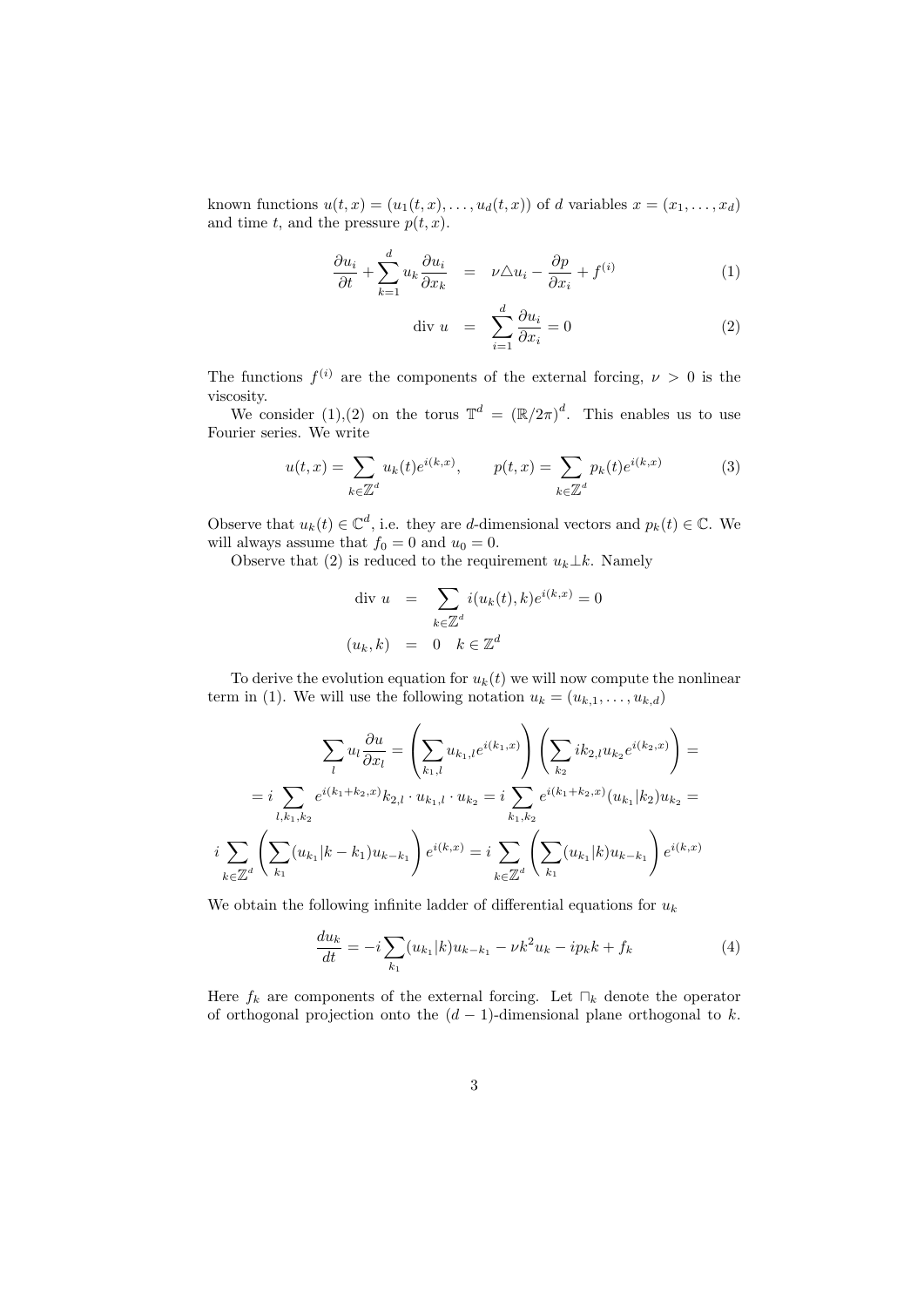Observe that since  $(u_k, k) = 0$ , we have  $\Box_k u_k = u_k$ . We apply the projection *⊓<sup>k</sup>* to (4). The term *pkk* disappears and we obtain

$$
\frac{du_k}{dt} = -i \sum_{k_1} (u_{k_1}|k) \sqcap_k u_{k-k_1} - \nu k^2 u_k + \sqcap_k f_k \tag{5}
$$

The pressure is given by the following formula

$$
-i\sum_{k_1} (u_{k_1}|k)(I - \square_k)u_{k-k_1} - ip_k k + (I - \square_k)f_k = 0
$$
\n(6)

Observe that solutions of (5) satisfy incompressibility condition  $(u_k, k) = 0$ . The subspace of real functions which can be defined by  $\overline{u_{-k}} = u_k$  for all  $k \in \mathbb{Z}^d$  is invariant under (5). In the sequel, we will investigate the equation (5) restricted to this subspace.

**Definition 1** *Energy of*  $\{u_k, \quad k \in \mathbb{Z}^d\}$  *is* 

$$
E({u_k, k \in \mathbb{Z}^d}) = \sum_{k \in \mathbb{Z}^d} |u_k|^2
$$

**Definition 2** *Enstrophy of*  $\{u_k, k \in \mathbb{Z}^d\}$  *is* 

$$
V(\{u_k, \quad k \in \mathbb{Z}^d\}) = \sum_{k \in \mathbb{Z}^d} |k|^2 |u_k|^2
$$

# **3 Construction of trapping regions from [ES, MS]**

The idea in [ES, MS] is to construct a trapping region for each Galerkin projection and this trapping region give uniform bounds enabling passing to the limit. The *trapping region* for an ODE (here the Galerkin projection of Navier-Stokes equations) is a set such that the vector field on its boundary is pointing inside, hence no trajectory can leave it in forward time. In the sequel we consider only the Galerkin projection onto the set of modes  $O$ , such that if  $k \in O$  then *−k ∈ O*. We will call such projections *symmetric*. This restriction comes from the observation made in Section 2 that for Galerkin projection on such *O*, the space of real function is invariant under (5).

**Lemma 1**  $d = 2$ *. For any solution of (5) (such that all necessary Fourier series converge) or the symmetric Galerkin projection of (5) we have*

$$
\frac{dV\{u_k(t)\}}{dt} \le -2\nu V(\{u_k(t)\}) + 2\sqrt{V(F)}\sqrt{V(\{u_k(t)\})},\tag{7}
$$

*where*  $V(F) = \sum |k|^2 f_k^2$ .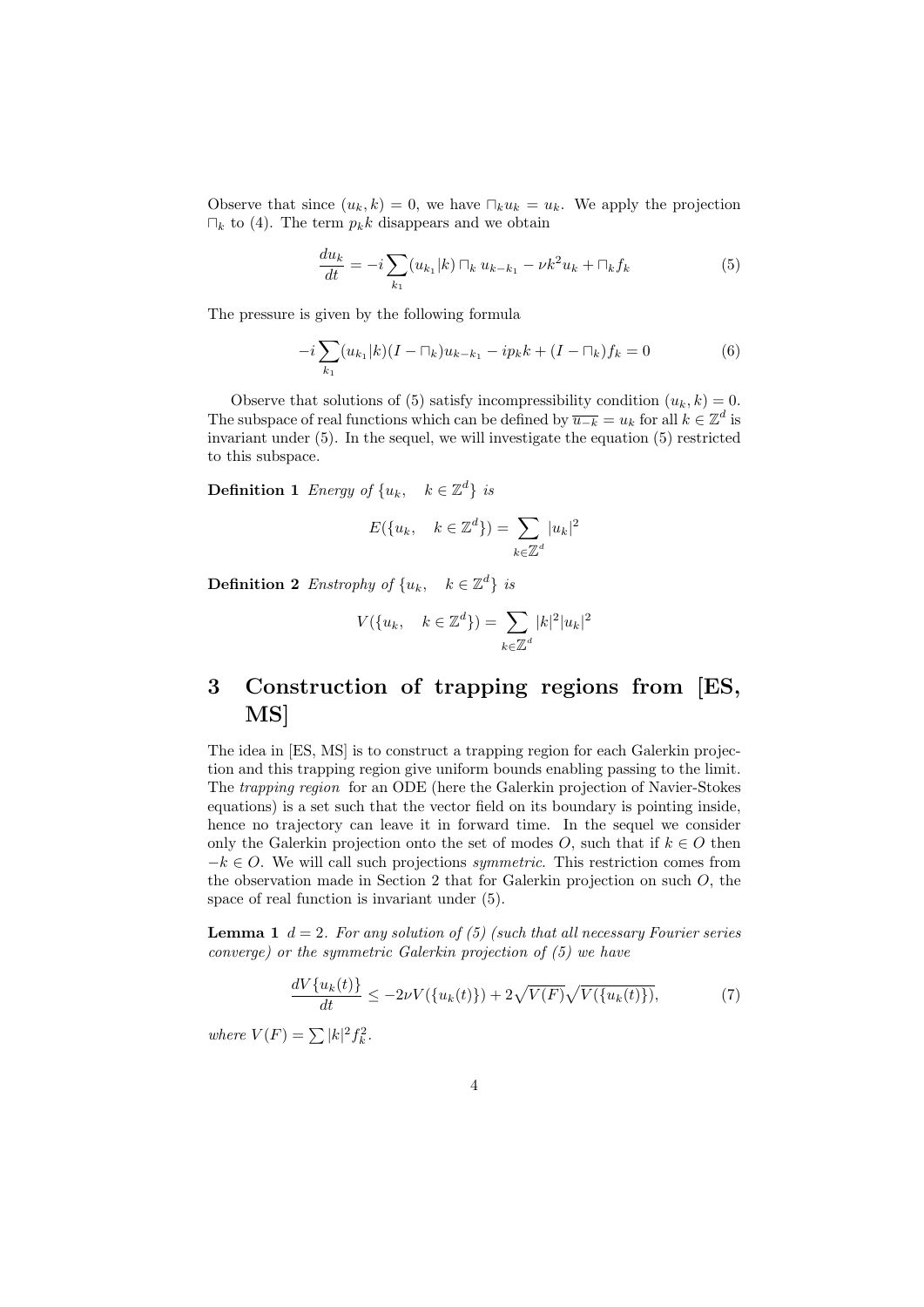The proof can be found in many text-books, see also [Si]. Inequality (7) shows that

$$
\frac{dV\{u_k(t)\}}{dt} < 0, \qquad \text{when} \qquad V > V^* = \frac{V(F)}{\nu^2} \tag{8}
$$

**Lemma 2** *Assume that*  $\{u_k, k \in \mathbb{Z}^d\}$  *is such that for some*  $D < \infty$ ,  $\gamma > 1 + \frac{d}{2}$ 

$$
|u_k| \le \frac{D}{|k|^\gamma}, \quad \text{and} \quad V(\{u_k\}) \le V_0. \tag{9}
$$

*Then for*  $d \geq 3$ 

$$
|\sum_{k_1} (u_{k_1}|k) \sqcap_k u_{k-k_1}| \leq \frac{C\sqrt{V_0}D}{|k|^{\gamma - \frac{d}{2}}},\tag{10}
$$

*where the constant C depends only on*  $\gamma$  *and dimension d*, *for*  $d = 2$  *for* any  $\epsilon > 0$ 

$$
\left|\sum_{k_1} (u_{k_1}|k)\sqcap_k u_{k-k_1}\right| \le \frac{C(\epsilon,\gamma)\sqrt{V_0}D}{|k|^{\gamma-\frac{d}{2}-\epsilon}},\tag{11}
$$

#### **Proof:**

In order to estimate the sum  $|\sum_{k_1} (u_{k_1} | k) \cap_k u_{k-k_1}|$  we will use the following inequality

$$
|(u_{k_1}|k) \sqcap_k u_{k-k_1}| = |(u_{k_1}|k-k_1) \sqcap_k u_{k-k_1}| \le |u_{k_1}| |k-k_1| |u_{k-k_1}| \qquad (12)
$$

We consider three cases. **Case I.**  $|k_1| \leq \frac{1}{2}|k|$ .

Here  $|k - k_1| \geq \frac{1}{2}|k|$  and therefore  $|u_{k-k_1}| |k - k_1| \leq \frac{D}{|k - k_1|^{\gamma - 1}} \leq \frac{2^{\gamma - 1}D}{|k|^{\gamma - 1}}$ . Now observe that

$$
\sum_{|k_1| \leq \frac{1}{2}|k|} |u_{k_1}| = \sum_{|k_1| \leq \frac{1}{2}|k|} |k_1| \, |u_{k_1}| \frac{1}{|k_1|} \leq \sqrt{\sum |k_1|^2 |u_{k_1}|^2} \cdot \sqrt{\sum_{|k_1| < \frac{1}{2}|k|} \frac{1}{|k_1|^2}} \tag{13}
$$

The sum  $\sum_{|k_1| < \frac{1}{2}|k|} \frac{1}{|k_1|^2}$  can be estimated from above by a constant times an integral of  $\frac{1}{r^2}$  over the ball of radius  $\frac{1}{2}|k|$  with the ball around the origin removed. Hence for  $d = 2$  we have

$$
\sum_{|k_1| \le \frac{1}{2}|k|} \frac{1}{|k_1|^2} \le C \int_1^{|k|/2} \frac{r dr}{r^2} \le C \ln |k|. \tag{14}
$$

For  $d \geq 3$  there is

$$
\sum_{|k_1| \le \frac{1}{2}|k|} \frac{1}{|k_1|^2} \le C \int_1^{|k|/2} \frac{r^{d-1} dr}{r^2} \le C|k|^{d-2}.\tag{15}
$$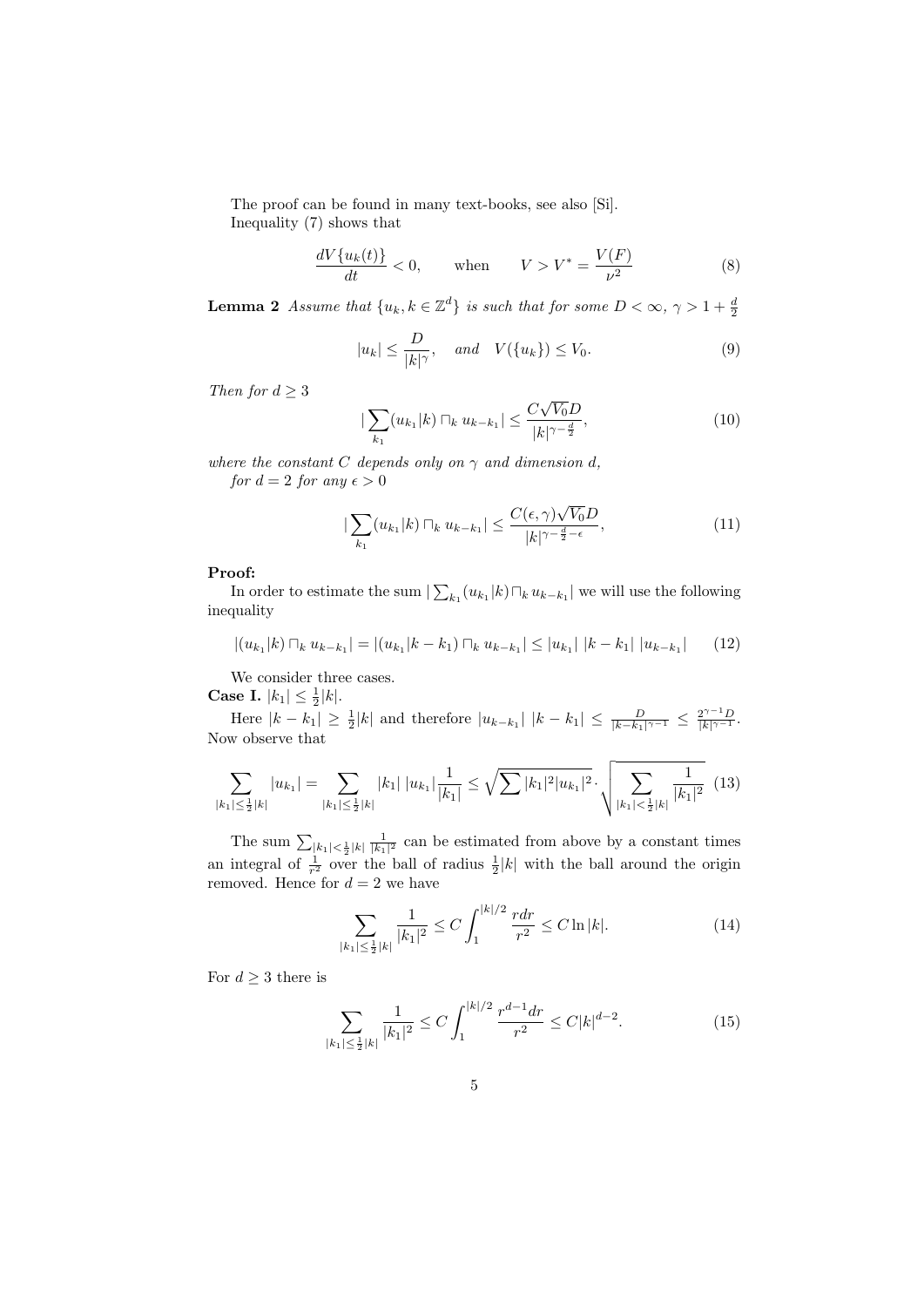From all the above computations it follows that for  $d \geq 3$  holds

$$
|\sum_{|k_1| \leq \frac{|k|}{2}} (u_{k_1}|k) \sqcap_k u_{k-k_1}| \leq \frac{2^{\gamma - 1} D}{|k|^{\gamma - 1}} \sqrt{V_0} \sqrt{C} |k|^{\frac{d}{2} - 1} = \frac{2^{\gamma - 1} D \sqrt{V_0} \sqrt{C}}{|k|^{\gamma - \frac{d}{2}}}.
$$
 (16)

For  $d=2$  there is

$$
|\sum_{|k_1| \leq \frac{|k|}{2}} (u_{k_1}|k) \sqcap_k u_{k-k_1}| \leq \frac{2^{\gamma - 1} D}{|k|^{\gamma - 1}} \sqrt{V_0} \sqrt{C} \sqrt{\ln |k|} < \frac{C \sqrt{V_0} D}{|k|^{\gamma - 1 - \epsilon}}.\tag{17}
$$

**Case II.**  $\frac{1}{2}|k| < |k_1| \leq 2|k|$ .

$$
|u_{k_1}| < \frac{D}{|k_1^{\gamma}|} < \frac{D}{\left(\frac{|k|}{2}\right)^{\gamma}} = \frac{2^{\gamma}D}{|k|^{\gamma}}.\tag{18}
$$

Hence

$$
\sum_{\frac{1}{2}|k| < |k_1| \le 2|k|} |u_{k_1}| \cdot |u_{k-k_1}| \cdot |k - k_1| \le \frac{2^{\gamma} D}{|k|^{\gamma}} \sum_{\frac{1}{2}|k| < |k_1| \le 2|k|} |u_{k-k_1}| \cdot |k - k_1|. \tag{19}
$$

We interpret  $\sum_{\frac{1}{2}|k|<|k_1|\leq 2|k|} |u_{k-k_1}|\cdot |k-k_1|$  as a scalar product of  $|u_{k-k_1}|\cdot |k-k_1|$ and 1, hence, by the Schwarz inequality,

$$
\sum_{\frac{1}{2}|k| < |k_1| \le 2|k|} |u_{k-k_1}| \cdot |k - k_1| \le \sqrt{\sum_{|k_1| \le 3|k|} |u_{k_1}|^2 |k_1|^2} \cdot \sqrt{C(3|k|)^d},\tag{20}
$$

where *C* is such that  $C(3|k|)^d$  is greater than or equal to the number of such vectors in  $\mathbb{Z}^d$  which are contained in the ball of radius  $3|k|$  around the origin.

Finally we obtain

$$
\sum_{\frac{1}{2}|k| < |k_1| \le 2|k|} |u_{k_1}| \cdot |u_{k-k_1}| \cdot |k - k_1| \le \frac{2^{\gamma} D\tilde{C}\sqrt{V_0}}{|k|^{\gamma - \frac{d}{2}}}.\tag{21}
$$

**Case III.**  $|k_1| > 2|k|$ . Here  $|k - k_1| > |k|$ .

$$
\sum |u_{k_1}||k - k_1||u_{k-k_1}| \le \frac{1}{|k|} \sum |u_{k_1}||k_1||k - k_1||u_{k-k_1}| \le
$$
  

$$
\frac{1}{|k|} \sqrt{\sum |u_{k_1}|^2 |k_1|^2} \sqrt{\sum |u_{k-k_1}|^2 |k - k_1|^2} \le \frac{\sqrt{V_0}}{|k|} \sqrt{\sum_{|k_1| > 2|k|} \frac{D^2}{|k_1|^{2\gamma - 2}}} =
$$
  

$$
\frac{\sqrt{V_0}D}{|k|} \sqrt{\sum_{|k_1| > 2|k|} \frac{1}{|k_1|^{2\gamma - 2}}}.
$$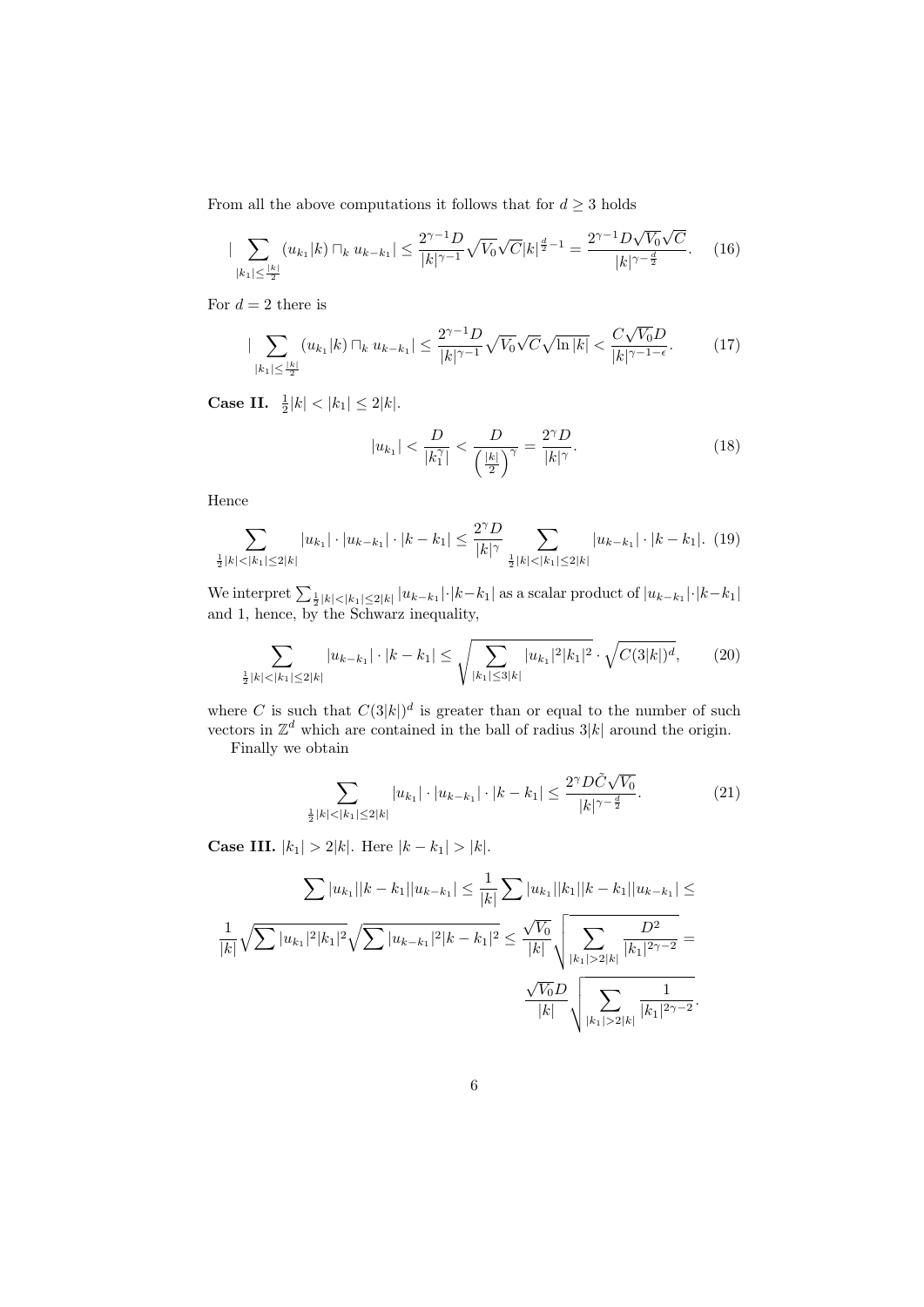To estimate  $\sum_{|k_1| > 2|k|} \frac{1}{|k_1|^{2\gamma-2}}$  observe that there is (we denote all constant factors depending on  $\gamma$  by  $C$ )

$$
\sum_{|k_1|>2|k|}\frac{1}{|k_1|^{2\gamma-2}}\leq C\int_{|k_1|>2|k|}\frac{1}{|k_1|^{2\gamma-2}}d^dk_1=C\int_{2|k|}^{\infty}\frac{1}{r^{2\gamma-2}}r^{d-1}dr=\\ C\int_{2|k|}^{\infty}r^{-(2\gamma-2-d+1)}=C|k|^{-(2\gamma-2-d)}.
$$

Observe that we used here the assumption  $\gamma > 1 + \frac{d}{2}$ , which guarantees that  $2\gamma - 2 - d + 1 > 1$ , thus the integral converges.

Hence for the case III we obtain

$$
|\sum_{|k_1|>2|k|}(u_{k_1}|k)\sqcap_k u_{k-k_1}| \leq \frac{\sqrt{V_0}DC}{|k|^{\gamma-\frac{d}{2}}}.\tag{22}
$$

Adding cases I,II,III we obtain for  $d \geq 3$ 

$$
|\sum_{k_1} (u_{k_1}|k) \sqcap_k u_{k-k_1}| \le \frac{C\sqrt{V_0}D}{|k|^{\gamma - \frac{d}{2}}}.
$$
\n(23)

For  $d=2$  we obtain

$$
|\sum_{k_1} (u_{k_1}|k) \sqcap_k u_{k-k_1}| \leq \frac{C\sqrt{V_0}D}{|k|^{\gamma - \frac{d}{2} - \epsilon}}.\tag{24}
$$

$$
\color{red}\blacksquare
$$

**Lemma 3** *Assume that*  $\gamma > d$ *. Then* 

$$
\sum_{k_1 \in \mathbb{Z}^d \setminus \{0,k\}} \frac{1}{|k_1|^\gamma |k - k_1|^\gamma} \le \frac{C_Q(d,\gamma)}{|k|^\gamma}.
$$
 (25)

**Proof:** We consider three cases.

**Case I.**  $|k_1| < \frac{|k|}{2}$  $\frac{k}{2}$ , hence  $|k - k_1| \ge \frac{|k|}{2}$ . There is

$$
\sum_{|k_1| < \frac{|k|}{2}} \leq \sum_{|k_1| < \frac{|k|}{2}} \frac{1}{|k_1|^{\gamma}} \frac{2^{\gamma}}{|k|^{\gamma}} < \frac{2^{\gamma}}{|k|^{\gamma}} C \int_1^{\infty} \frac{r^{d-1}}{r^{\gamma}} dr.
$$

The improper integral  $\int_1^\infty \frac{r^{d-1}}{r^{\gamma}}$  $\frac{d}{dr} dr$  converges, because  $\gamma > d$ . Hence

$$
\sum_{|k_1| < \frac{|k|}{2}} < \frac{C_I(d, \gamma)}{|k|^\gamma}
$$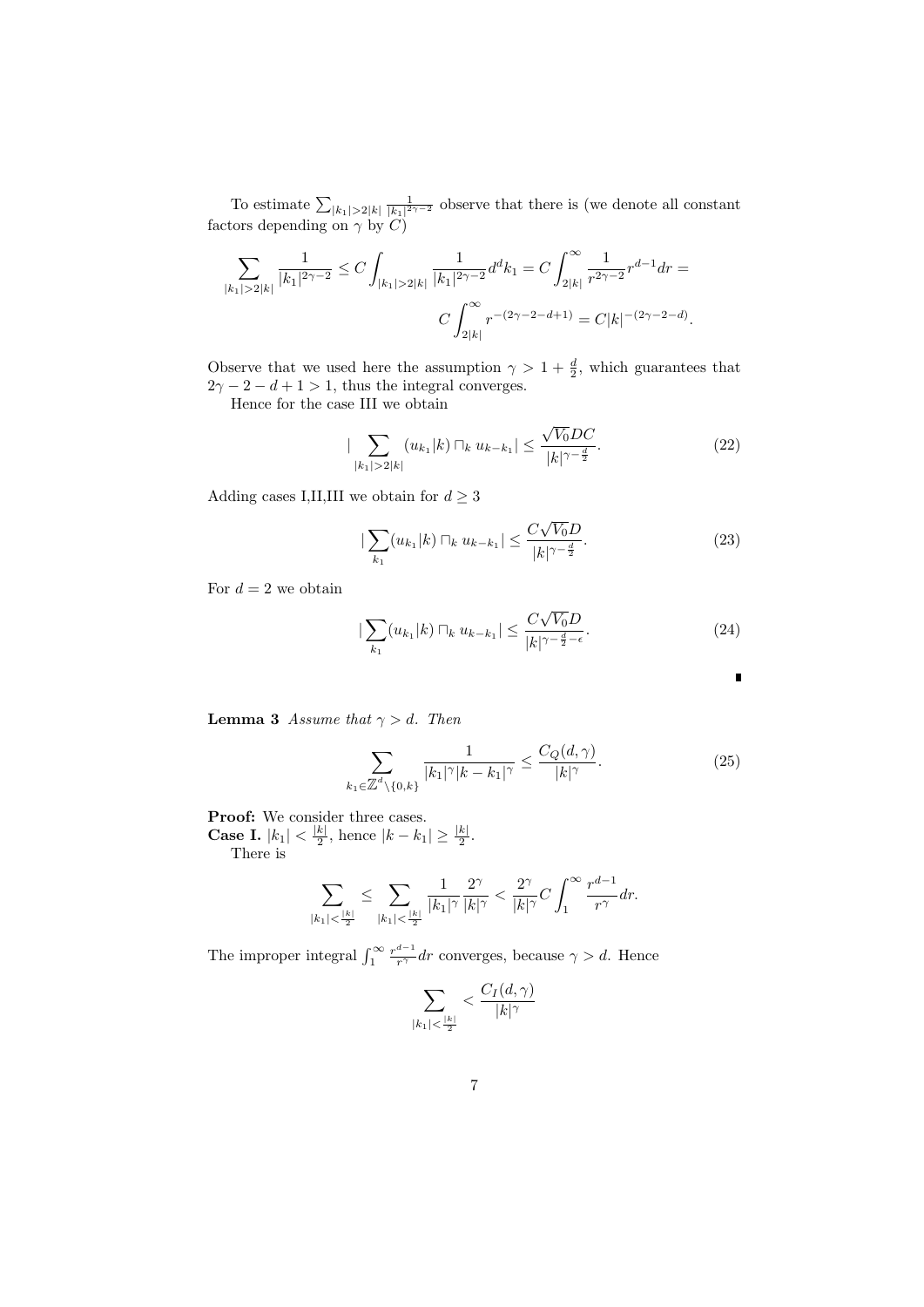**Case II.**  $\frac{|k|}{2} < |k_1| \leq 2|k|$ .

$$
\sum_{\frac{|k|}{2} < |k_1| \leq 2|k|} \leq \frac{2^{\gamma}}{|k|^{\gamma}} \sum_{\frac{|k|}{2} < |k_1| \leq 2|k|} \frac{1}{|k - k_1|^{\gamma}} < \\ \frac{2^{\gamma}}{|k|^{\gamma}} \sum_{|k_1| \leq 3|k|} \frac{1}{|k_1|^{\gamma}} < \frac{2^{\gamma}}{|k|^{\gamma}} C \int_1^{\infty} \frac{r^{d-1}}{r^{\gamma}} dr.
$$

Hence

$$
\sum_{\frac{|k|}{2} < |k_1| \leq 2|k|} < \frac{C_{II}(d,\gamma)}{|k|^\gamma}.
$$

**Case III.**  $2|k| < |k_1|$ , hence  $|k - k_1| > |k|$ .

$$
\sum_{2|k|<|k_1|} < \frac{1}{|k|^\gamma} \sum \frac{1}{|k_1|^\gamma} < \frac{C_{III}(d,\gamma)}{|k|^\gamma}.
$$

### **3.1 The construction of the trapping region I.**

We take  $V_0 > V^*$ ,  $\gamma \geq 2.5$  and *K* such that  $f_k = 0$  for  $|k| > K$ . We set

$$
N(V_0, K, \gamma, D) = \left\{ \{u_k\} \mid V(\{u_k\}) \le V_0, \qquad |u_k| \le \frac{D}{|k|^\gamma}, \quad |k| > K \right\} \tag{26}
$$

We prove the following theorem.

**Theorem 4** *Let*  $d = 2$  *and*  $C = C(\epsilon = \frac{1}{2}, \gamma)$  *be a constant from Lemma 2. If*  $K > \frac{C^2 V_0}{\nu^2}$  and  $D > \sqrt{V_0} K^{\gamma - 1}$ , then  $N = N(V_0, K, \gamma, D)$  is a trapping region *for each Galerkin projection.*

**Proof:** Observe that for  $D \ge \sqrt{V_0} K^{\gamma-1}$  for all  $\{u_k\} \in N$  there holds

$$
|u_k| \le \frac{D}{|k|^\gamma}.\tag{27}
$$

П

To prove this observe that (27) holds for  $|k| > K$  by the definition of *N*. For  $|k| \leq K$  we proceed as follows: since  $V({u_k}) \leq V_0$  then  $|k|^2 |u_k|^2 \leq V_0$ . So we have *√*

$$
|u_k| \le \frac{\sqrt{V_0}}{|k|} \le \frac{D}{|k|^\gamma}, \quad |k| \le K \tag{28}
$$

for *D* such that  $\sqrt{V_0}$  $|k|^{\gamma-1} \le D$  for all  $|k| \le K$ .

We will now show that on the boundary of *N* (we are considering the Galerkin projection) the vector field is pointing inside. For points  $V(\lbrace u_k \rbrace) = V_0$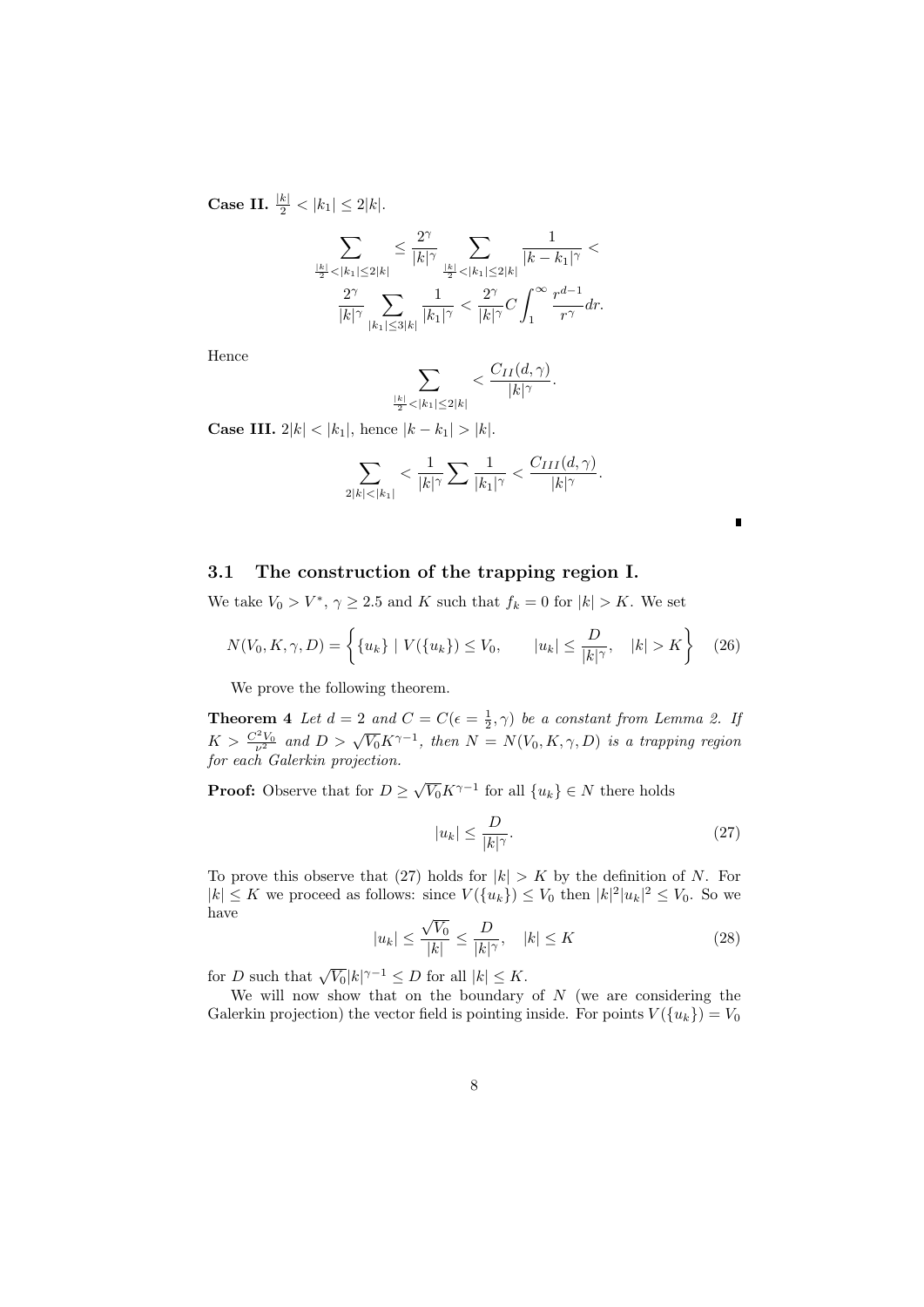it follows from (8). For points such that  $u_k = \frac{D}{|k|^\gamma}$  for some  $|k| > K$  from Lemma 2 (with  $\epsilon = 1/2$ ) we have

$$
\frac{d|u_k|}{dt} \le \frac{C\sqrt{V_0}D}{|k|^{\gamma-\frac{3}{2}}} - \nu|k|^2 \frac{D}{|k|^\gamma} < 0,
$$
\n(29)

which is satisfied when

$$
C\sqrt{V_0} < \nu |k|^{1/2}.\tag{30}
$$

Observe that (30) holds for  $|k| \ge K$  if  $K > \frac{C^2 V_0}{\nu^2}$ .

П

**Remark 1** *Observe that it was of crucial importance in the proof that the constant D entered linearly in the estimate in Lemma 2 and, due to this fact, it did not appear in (30). For example assume that the estimate of the nonlinear part will be of the form*  $\frac{D^2C}{|k|^{\gamma-\frac{3}{2}}};$  then instead of (30) there would be

$$
CD < \nu |k|^{1/2}
$$

*which will require that*  $K > \frac{C^2 D^2}{\nu^2}$  *which might be incompatible with*  $D > \sqrt{\frac{C}{\lambda}}$  $\sqrt{V_0}K^{\gamma-1}$ .

*This shows how important it was to use the enstrophy in these estimates.*

### **3.2 The construction of the trapping region II - exponential decay**

**Theorem 5** *Assume that*  $\gamma \geq 2.5$ *,*  $d = 2$ *. Then the set* 

$$
N_e = N(V_0, K, \gamma, D) \cap \left\{ \{ u_k \} \mid |u_k| \le \frac{D_2}{|k|^\gamma} e^{-a|k|} \text{ for } |k| > K_e \right\},\tag{31}
$$

where  $N(V_0, K, \gamma, D)$  is a trapping region from Theorem 4,  $D_2 > D$ ,  $K_e > C_Q(d, \gamma)D_2$  ( $C_Q$  was obtained in Lemma 3) and  $0 < a < \frac{1}{K_e} \ln \frac{D_2}{D}$  is a trapping *region for each symmetric Galerkin projection.*

**Proof:** The set  $N_e$  constructed so that for all  $|k| \leq K_e$  the trapping (the vector field is pointing toward the interior of  $N_e$  on the boundary) is obtained from  $N(V_0, K, \gamma, D)$  and for  $|k| > K_e$  it results from the new exponential estimates.

Observe that a is such that  $\frac{D_2}{|k|^\gamma}e^{-a|k|} > \frac{D}{|k|^\gamma}$  for all  $|k| \leq K_e$ . This solves the trapping for  $|k| \leq K_e$ .

Hence to prove the trapping it is enough to consider the boundary points such that  $|u_k| = \frac{D_2}{|k|^\gamma} e^{-a|k|}$  for some  $k > K_e$ . For such a point and  $|k|$  there is

$$
\frac{d|u_k|}{dt} \le \left| \sum (u_{k_1}|k) \sqcap_k u_{k-k_1} \right| - \nu |k|^2 |u_k| \le
$$
  

$$
\sum |u_{k-1}||k||u_{|k-k_1|} - \nu |k|^2 |u_k| \le D_2^2 |k| \sum \frac{e^{-a|k_1|}e^{-a|k-k_1|}}{|k_1|^\gamma |k-k_1|^\gamma} - \nu |k|^2 |u_k|.
$$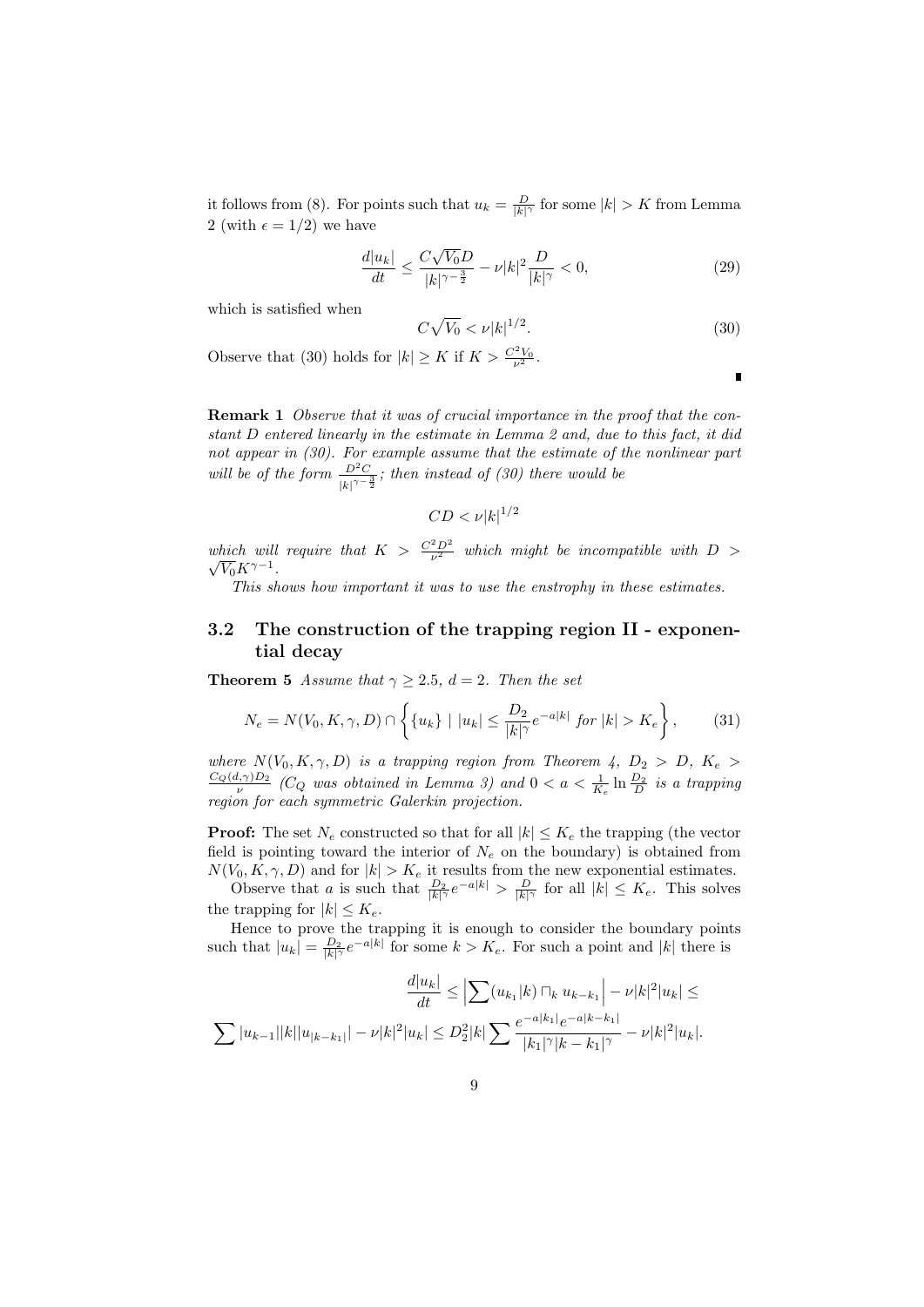Observe that  $e^{-a|k_1|}e^{-a|k-k_1|} \leq e^{-a|k|}$ . From this and Lemma 3 we obtain

$$
\frac{d|u_k|}{dt} < \frac{D_2^2 C_Q(\gamma, d)}{|k|^{\gamma - 1}} e^{-a|k|} - \nu |k|^2 |u_k|.
$$

Hence  $\frac{d|u_k|}{dt} < 0$ , when

$$
|u_k| = \frac{D_2}{|k|^\gamma} e^{-a|k|} > \frac{C_Q D_2^2}{\nu |k|^{\gamma + 1}} e^{-a|k|},
$$

which is equivalent to

$$
|k| > K_e = \frac{C_Q D_2}{\nu}.
$$

 $\blacksquare$ 

### **3.3 Trapping region III - exponential decay in time**

**Theorem 6** *Let*  $t_0 > 0$ *. Assume that*  $\gamma \geq 2.5$ *,*  $d = 2$ *. Then the set* 

$$
N_e = N(V_0, K, \gamma, D) \cap \left\{ \{u_k\} \mid |u_k| \le \frac{D_3}{|k|^\gamma} e^{-a_3|k|t} \text{ for } |k| > K_e \right\},\qquad(32)
$$

*where*  $N(V_0, K, \gamma, D)$  *is a trapping region from Theorem 4,*  $D_3 > D$ ,  $K_e >$  $\frac{D_3C_Q(d,\gamma)}{\nu}$  (*CQ* was obtained in Lemma 3) and

$$
0
$$

*is a trapping region for each symmetric Galerkin projection for*  $0 \le t \le t_0$ .

**Proof:** The set  $N_e$  is constructed so that for all  $|k| \leq K_e$  the trapping property is obtained from  $N(V_0, K, \gamma, D)$  and for  $|k| > K_e$  it results from the new exponential estimates.

To be sure that the boundary of  $N_e$  for  $|k| < K_e$  is obtained from  $N(V_0, K, \gamma, D)$ , we require that

$$
\frac{D}{|k|^\gamma} < \frac{D_3}{|k|^\gamma} e^{-a_3|k|t}, \quad \text{for } 0 \le t \le t_0 \text{ and } |k| \le K_e. \tag{33}
$$

Easy computations show that (33) holds iff  $a_3 < \frac{1}{K_e t_0} \ln \frac{D_3}{D}$ .

To obtain the trapping property for  $|k| > K_e$  we need to show that if  $|u_k| = \frac{D_3}{|k|^\gamma} e^{-a_3 t}$ , for some  $0 \le t \le t_0$  and  $|k| > K_e$ ), then

$$
\frac{d|u_k|}{dt} < -a_3|k||u_k|.\tag{34}
$$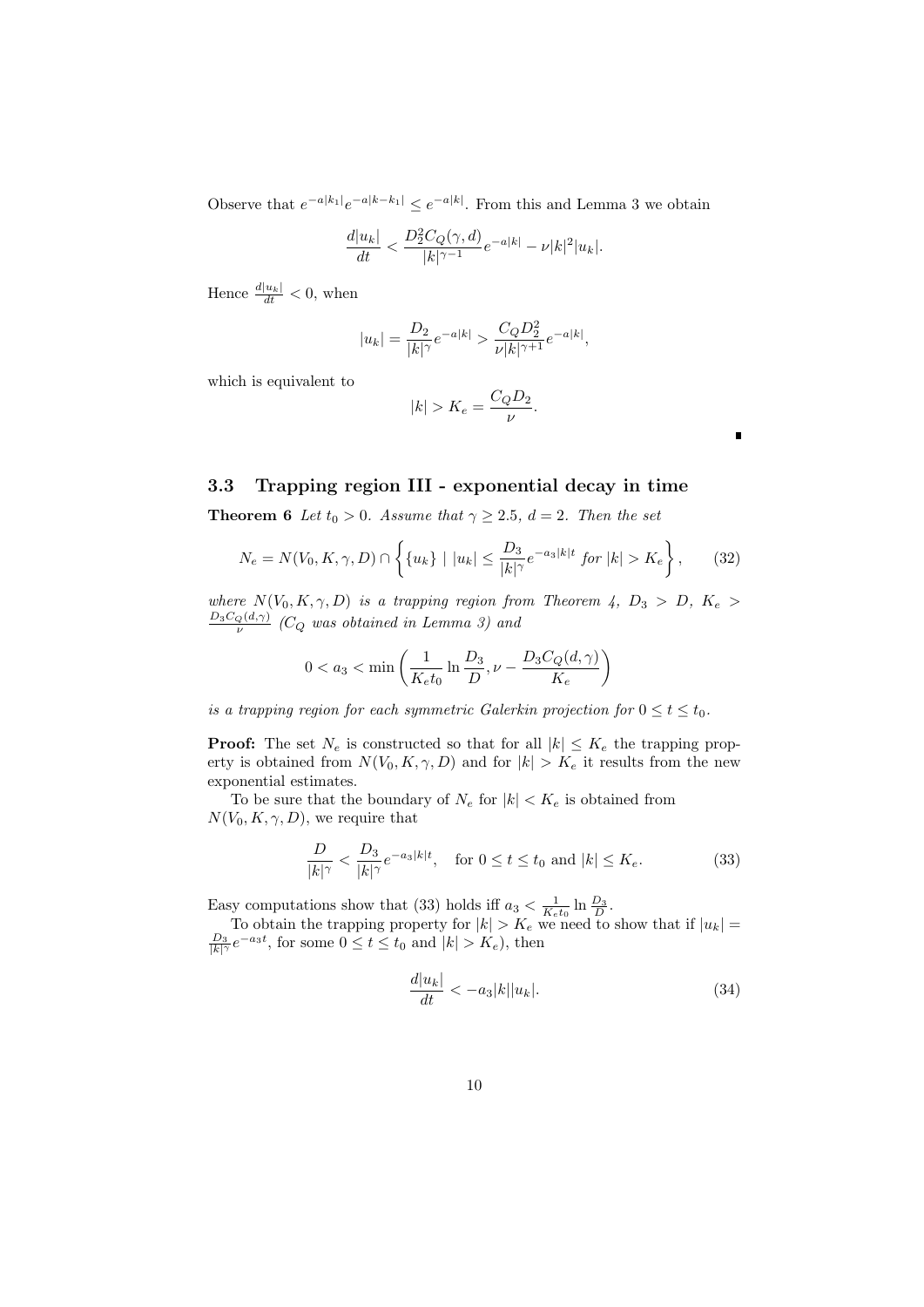$$
\frac{d|u_k|}{dt} \leq \sum |u_{k_1}||k||u_{k-k_1}| - \nu|k|^2|u_k| \leq
$$
  
\n
$$
|k|D_3^2 \sum \frac{e^{-a_3|k_1|t}e^{-a_3|k-k_1|t}}{|k_1|^\gamma|k-k_1|^\gamma} - \nu|k|^2|u_k| \leq
$$
  
\n
$$
|k|e^{-a_3|k|t}D_3^2 \sum \frac{1}{|k_1|^\gamma|k-k_1|^\gamma} - \nu|k|^2|u_k| \leq
$$
  
\n
$$
\frac{e^{-a_3|k|t}D_3^2C_Q(d,\gamma)}{|k|^{\gamma-1}} - \nu|k|^2|u_k|
$$

Hence  $\frac{d|u_k|}{dt} < -a_3|k||u_k|$  if

$$
\frac{D_3^2 C_Q(d,\gamma)}{|k|^{\gamma - 1}} e^{-a_3|k|t} < (\nu |k|^2 - a_3 |k|) \frac{D_3}{|k|^\gamma} e^{-a_3 t}.\tag{35}
$$

We have

$$
\nu |k|^2 - a_3 \ge \nu |k|^2 - a_3 |k|^2 = (\nu - a_3)|k|^2. \tag{36}
$$

It is now easy to see that the following inequality implies (35)

$$
D_3 C_Q(d, \gamma) < (\nu - a_3)|k|.\tag{37}
$$

We want to have (37) for  $|k| > K_e$ . An easy computation show that (37) holds if

$$
a_3 \le \nu - \frac{D_3 C_Q(d, \gamma)}{K_e}.\tag{38}
$$

ī

# **4 Passing to the limit for Galerkin projections via the Ascoli-Arzela Lemma**

The goal of this section is to present a relatively simple argument for the passing to the limit with Galerkin projections. The argument given in this section does not give any control of how the Galerkin projections converge and we cannot obtain the uniqueness using it. In section 5 we will introduce some new assumptions (which are easily satisfied for NS in 2D) which will give us much better control of the limit process.

All what follows in this section was essentially proved in [ZM]. We will also use some conventions used there.

Let *H* be a Hilbert space. Let  $e_1, e_2, \ldots$  be an orthonormal basis in *H*.

Let  $A_n : H \to H$  denote the projection onto 1-dimensional subspace  $\langle e_n \rangle$ , i.e.,  $x = \sum A_n(x)e_n$  for all  $x \in H$ . By  $V_n$  we will denote the space spanned by  ${e_1, \ldots, e_n}$ . Let  $P_n$  denote the projection onto  $V_n$  and  $Q_n = I - P_n$ .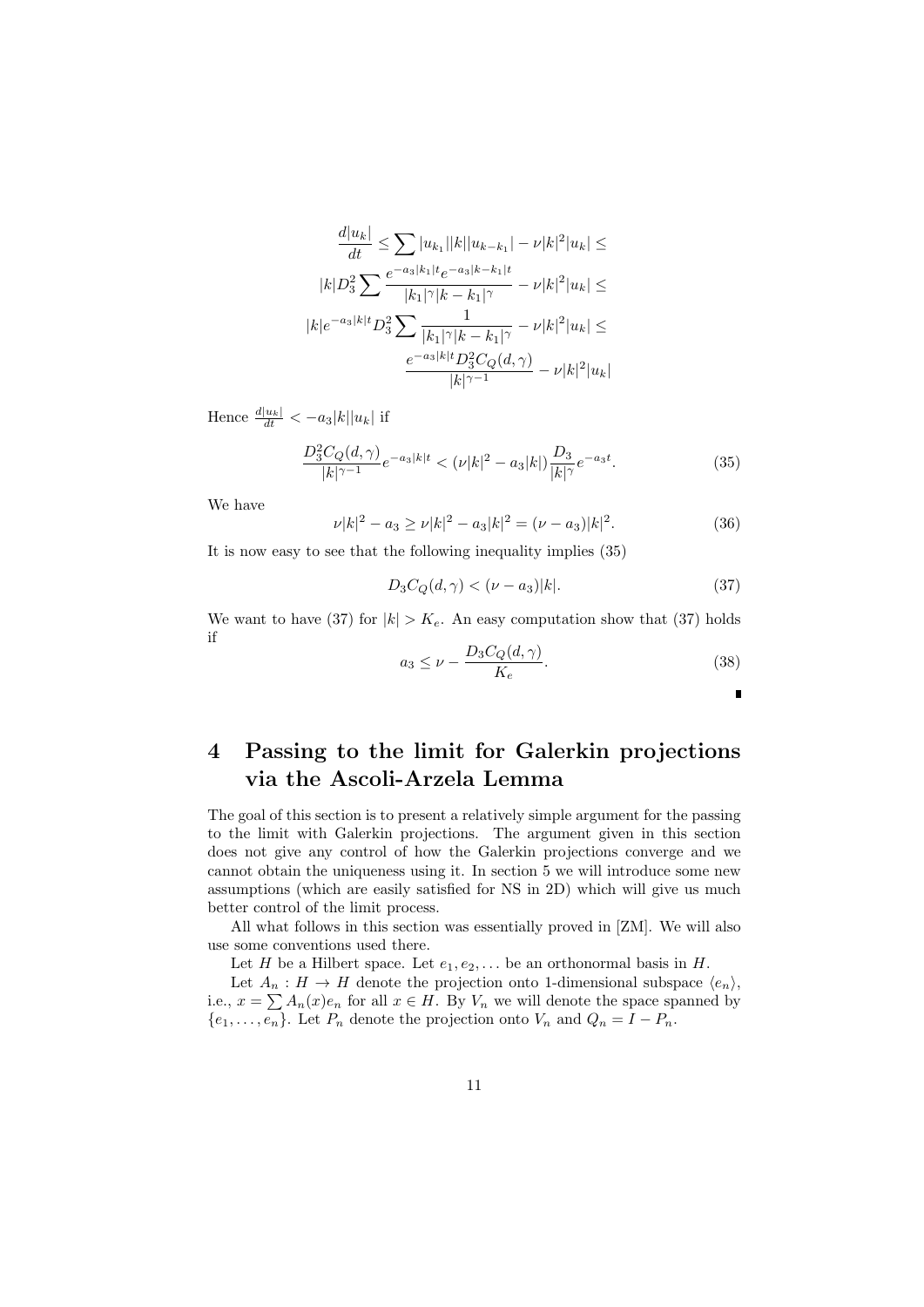**Definition 3** *Let*  $W \subset H$ *,*  $F: dom(F) \to H$  *and*  $W$  *be closed. We say that*  $W$ *and F satisfy conditions C1,C2,C3 if*

- **C1** *There exists*  $M \geq 0$  *such that*  $P_n(W) \subset W$  *for*  $n \geq M$
- **C2** Let  $\hat{u_k} = \max_{x \in W} |A_k x|$ . Then  $\hat{u} = \sum \hat{u_k} e_k \in H$ . In particular,  $|\hat{u}| < \infty$ .
- **C3** The function  $x \mapsto F(x)$  is continuous on W and  $f = \sum_{k} f_k e_k$ , given by  $f_k = \max_{x \in W} |A_k F(x)|$  *is in H. In particular,*  $|f| < \infty$ *.*

Observe that condition C2 implies that the set *W* is compact. Conditions C2 and C3 guarantee good behavior of *F* with respect to passing to the limit. For example,  $F \circ P_n$  converges uniformly to  $F$  on  $W$ . We here have a continuous function on the compact set, which is a perfect setting for a study of the dynamics of  $x' = F(x)$  (see [ZM] for more details).

**Lemma 7** *Assume that*  $W \subset H$  *and F satisfy C1,C2,C3. Let*  $x : [0, T] \to W$ *be such that for each n*

$$
\frac{dA_nx}{dt} = A_n(F(x)).\tag{39}
$$

*Then*

$$
x' = F(x). \tag{40}
$$

**Proof:** Let us set  $x_k = A_k x$ . Let us fix  $\epsilon > 0$  and  $t \in [0, T]$ . For any *n* there is

$$
\left|\frac{x(t+h)-x(t)}{h}-F(x)\right| \le \left|\frac{P_n x(t+h)-P_n x(t)}{h}-P_n F(x)\right| +
$$

$$
\left|\frac{1}{h}\sum_{k=n+1}^{\infty} (x_k(t+h)-x_k(t))e_k\right| + |Q_n F(x)|
$$

We will estimate the three terms on the right hand side separately. From **C3** for a given  $\epsilon > 0$  it follows that there exists  $n_0$  such that  $n > n_0$  implies

$$
|Q_n(F(x))| < \epsilon/3.
$$

From now on we fix  $n > n_0$ . Condition **C3** and the mean value theorem imply

$$
\left| \sum_{k=n+1}^{\infty} \frac{1}{h} (x_k(t+h) - x_k(t)) e_k \right| = \left| \sum_{k=n+1}^{\infty} \frac{dx_k}{dt} (t + \theta_k h) e_k \right|
$$
  

$$
\leq \left| \sum_{k=n+1}^{\infty} f_k e_k \right| < \epsilon/3.
$$

Finally, for *h* sufficiently small,

$$
\left|\frac{1}{h}(P_nx(t+h)-P_nx(t))-P_nF(x)\right|<\epsilon/3
$$

and hence the desired limit is obtained.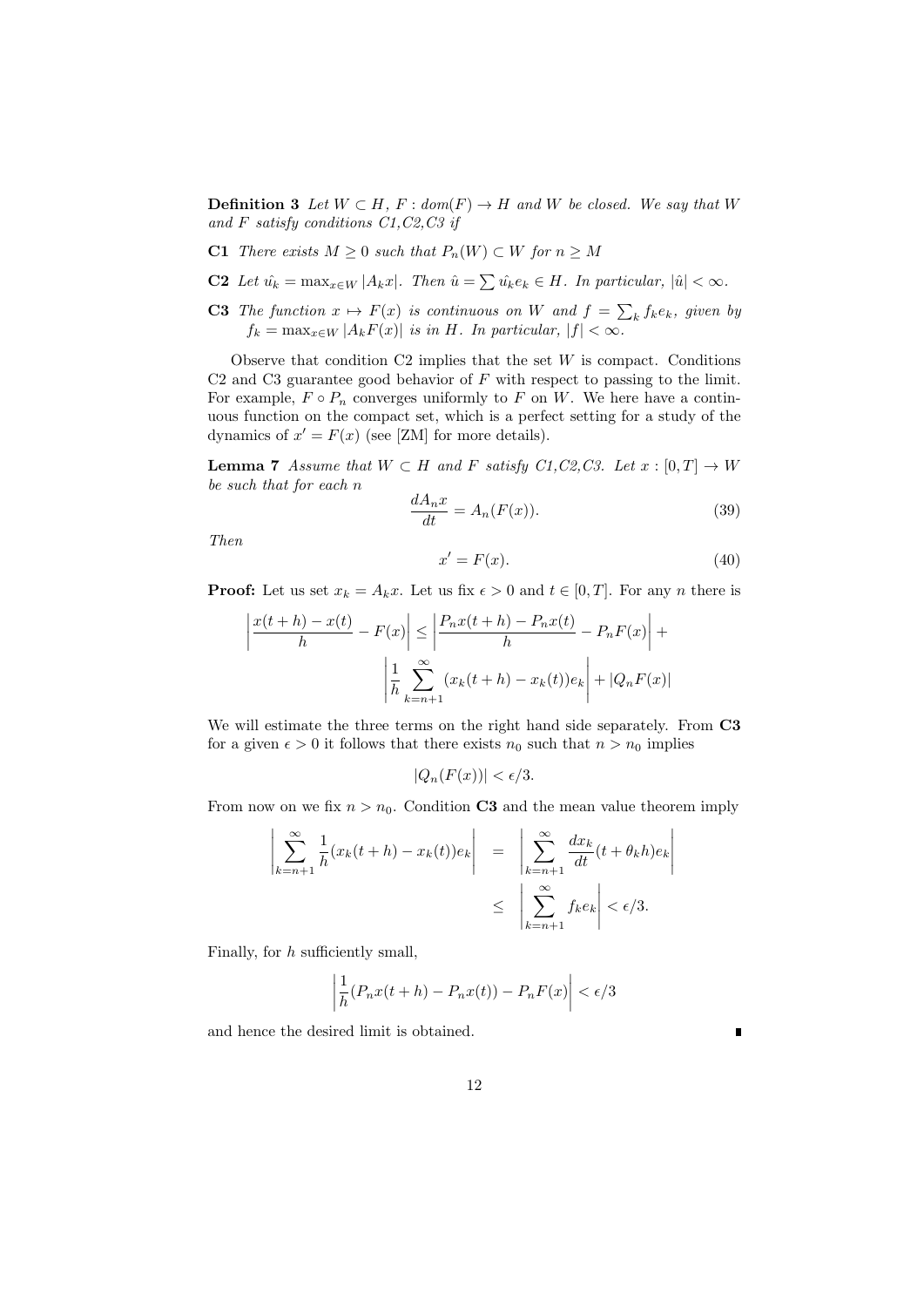**Lemma 8** *Assume that*  $W ⊂ H$  *and the function*  $F$  *satisfy C1,C2,C3.* Let  $x_0 \in W$ *. Assume that for each n a function*  $x_n : [0, T] \to P_n(W)$  *is a solution of the problem (Galerkin projection of*  $x' = F(x)$ )

$$
x'_n = P_n(F(x)), \quad x_n(0) = P_n(x_0). \tag{41}
$$

*Assume also that*  $x_n$  *converges uniformly to*  $x^* : [0, T] \to W$ *. Then x ∗ solves the following initial value problem*

$$
x' = F(x), \quad x(0) = x_0 \tag{42}
$$

**Proof:** We first show that for all *n* and  $t \in [0, T]$  holds

$$
P_n x^*(t) = P_n x_0 + \int_0^t P_n F(x^*(s)) ds.
$$
 (43)

Let us fix *n*. Observe that for each  $m \geq n$  the following equality holds

$$
P_n x_m(t) = P_n x_0 + \int_0^t P_n F(x_m(s)) ds
$$
\n(44)

Since the series  $x_m$  converges uniformly to  $x^*$ , then also  $P_n x_m$  converges uniformly to  $P_n x^*$ . Observe that also the functions  $P_n F(x_m)$  converge uniformly to  $P_nF(x^*)$  as the composition of the uniformly continuous function  $P_nF$  (because F is a continuous function on the compact set *W*) with a uniformly convergent sequence, hence also the integral in  $(44)$  converges (uniformly in  $t \in [0, T]$ ) to  $\int_0^t P_n F(x^*(s))$ . This proves (43). Differentiation of (43) gives

$$
\frac{dP_n x^*}{dt} = P_n F(x^*). \tag{45}
$$

п

The assertion follows from Lemma 7.

**Theorem 9** Assume that 
$$
W \subset H
$$
 and the function F satisfy C1, C2, C3. Let  $x_0 \in W$ . Assume that for each n a function  $x_n : [0, T] \to P_n(W)$  is a solution of the problem (Galerkin projection of  $x' = F(x)$ )

$$
x'_n = P_n(F(x)), \quad x_n(0) = P_n(x_0). \tag{46}
$$

*Then there exists*  $x^* : [0, T] \to W$ *, such that*  $x^*$  *solves the following initial value problem*

$$
x' = F(x), \quad x(0) = x_0 \tag{47}
$$

**Proof:** The idea goes as follows. First we try to pick up a convergent subsequence from  $\{x_n\}$  using the Ascoli-Arzela compactness Lemma. Then we show that the limit function  $x^*$  solves  $(47)$ .

Observe first that, due to the compactness of *W* and since  $x_n(t) \in W$  for  $t \in [0, T]$ , the sequence  $\{x_n\}$  is contained in a compact set. Observe that the derivatives  $x'_n(t)$  are uniformly bounded by  $|F(W)|$ , hence the sequence of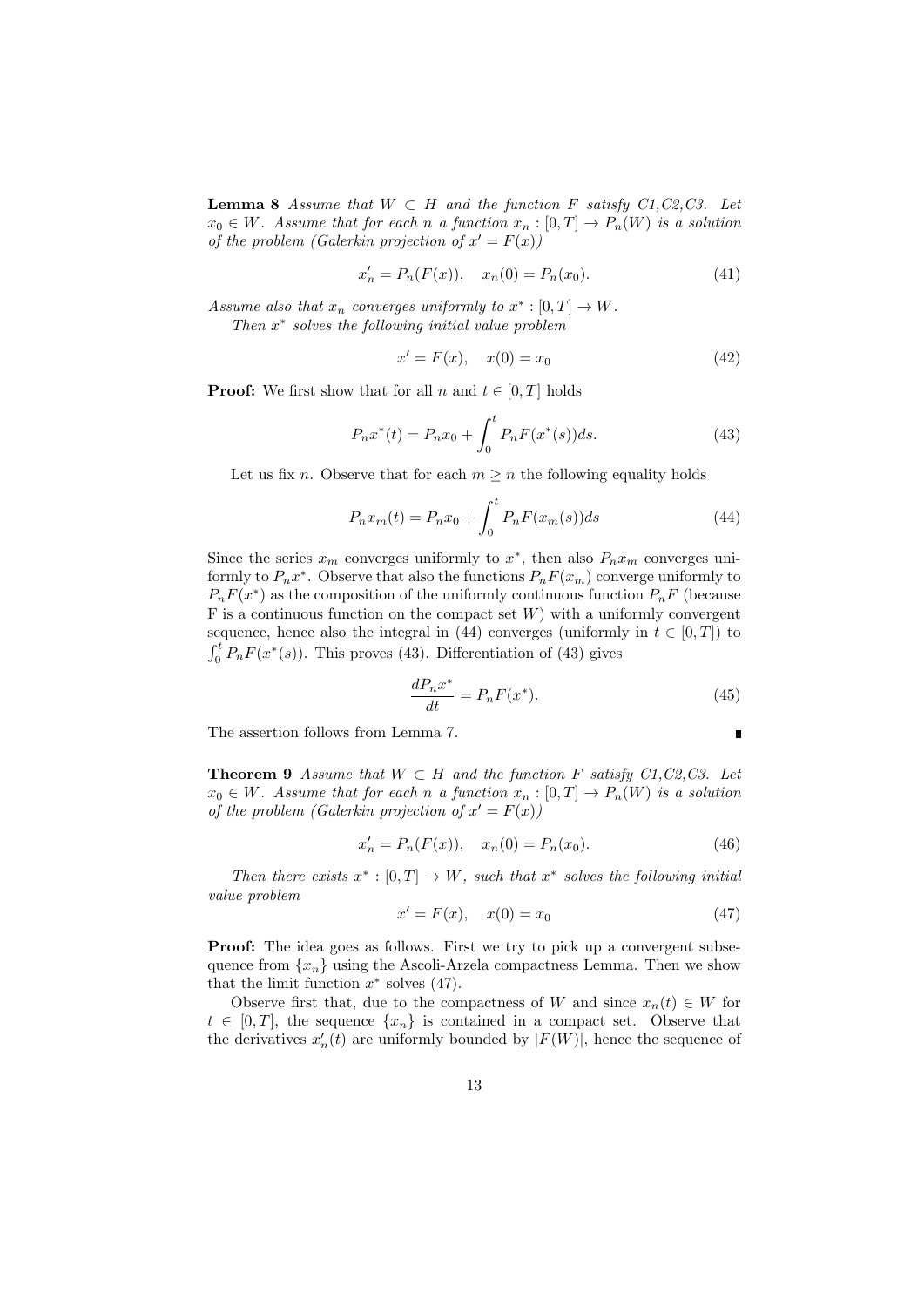functions  $x_n$  is equicontinuous. From the Ascoli-Arzela Lemma it follows that there exists a subsequence converging uniformly to  $x^* : [0, T] \to W$ . Without loss of generality we can assume that the whole sequence  $x_n$  converges uniformly to  $x^*$ . It is obvious that  $x^*(0) = x_0$ . The assertion of the theorem follows from Lemma 8.

# **5 Passing to the limit, an analytic argument**

The goal of this section is to present another argument for the existence of the limit of Galerkin projections. Compared with Section 4, we assume more about the function *F* and we add a new condition D on the trapping regions; these new conditions are satisfied for the Navier-Stokes system and the trapping regions constructed in section 3. We obtain better results on the convergence plus the uniqueness and the Lipschitz constant for the induced flow.

We will here use the notations introduced in Section 4. We investigate the Galerkin projections of the following problem

$$
x' = F(x) = L(x) + N(x),
$$
\n(48)

where *L* is a linear operator and *N* is a nonlinear part of F. We assume that the basis  $e_1, e_2, \ldots$  of *H* is built of eigenvectors of *L*. We assume that the corresponding eigenvalues  $\lambda_k$  (i.e.  $Le_k = \lambda_k e_k$ ) can be ordered in such a way that

$$
\lambda_1 \geq \lambda_2 \geq \ldots
$$
, and  $\lim_{k \to \infty} \lambda_k = -\infty$ .

Hence we can have only a finite number of positive eigenvalues.

#### **5.1 Estimates based on logarithmic norms**

The goal of this subsection is to recall some results about one-sided Lipschitz constants of the flows induced by ODEs.

**Definition 4** *[HNW, Def. I.10.4] Let Q be a square matrix; we call*

$$
\mu(Q) = \lim_{h > 0, h \to 0} \frac{\|I + hQ\| - 1}{h}
$$

*the* logarithmic norm *of Q.*

**Theorem 10** *[HNW, Th. I.10.5] The logarithmic norm is obtained by the following formulas*

*• for Euclidean norm*

 $\mu(Q) =$  *the largest eigenvalue of*  $1/2(Q + Q^T)$ *.*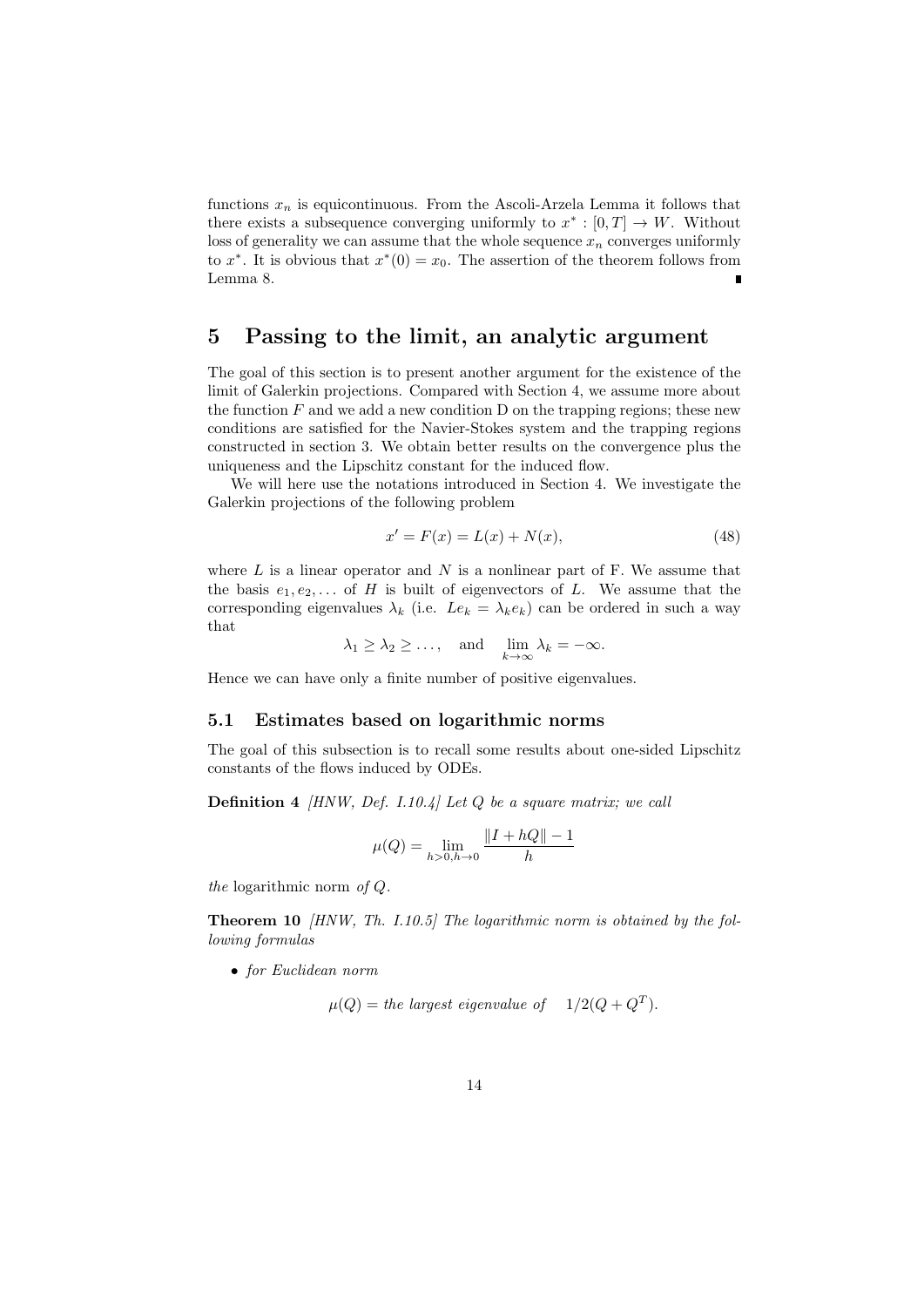*• for max norm ∥x∥<sup>∞</sup>* = max*<sup>k</sup> |xk|*

$$
\mu(Q) = \max_{k} \left( q_{kk} + \sum_{i \neq k} |q_{ki}| \right)
$$

• *for norm*  $||x||_1 = \sum_k |x_k|$ 

$$
\mu(Q) = \max_{i} \left( q_{ii} + \sum_{k \neq i} |q_{ki}| \right)
$$

Consider now the differential equation

$$
x' = f(x), \quad f \in C^1. \tag{49}
$$

Let  $\varphi(t, x_0)$  denote the solution of equation (49) with the initial condition  $x(0)$  = *x*<sub>0</sub>. By  $||x||$  we denote a fixed arbitrary norm in  $\mathbb{R}^n$ .

The following theorem was proved in [HNW, Th. I.10.6] (for a non-autonoumous ODE, here we restrict ourselves to the autonomous case only and we use a different notation).

**Theorem 11** *Let*  $y : [0, T] \to \mathbb{R}^n$  *be a piecewise*  $C^1$  *function and*  $\varphi(\cdot, x_0)$  *be defined for*  $t \in [0, T]$ *. Suppose that the following estimates hold:* 

$$
\mu\left(\frac{\partial f}{\partial x}(\eta)\right) \le l(t), \quad \text{for } \eta \in [y(t), \varphi(t, x_0)]
$$

$$
\left\|\frac{dy}{dt}(t) - f(y(t))\right\| \le \delta(t).
$$

*Then for*  $0 \le t \le T$  *there is* 

$$
\|\varphi(t,x_0)-y(t)\| \le e^{L(t)} \left( \|y(0)-x_0\| + \int_0^t e^{-L(s)} \delta(s) ds \right),
$$

*where*  $L(t) = \int_0^t l(s)ds$ .

From the above theorem one easily derives the following.

**Lemma 12** *Let*  $y : [0, T] \rightarrow \mathbb{R}^n$  *be a piecewise*  $C^1$  *function and*  $\varphi(\cdot, x_0)$  *be defined for*  $t \in [0, T]$ *. Suppose that Z is a convex set such that the following estimates hold:*

$$
y([0, T]), \varphi([0, T], x_0) \in Z
$$
  

$$
\mu\left(\frac{\partial f}{\partial x}(\eta)\right) \le l, \quad \text{for } \eta \in Z
$$
  

$$
\left\|\frac{dy}{dt}(t) - f(y(t))\right\| \le \delta.
$$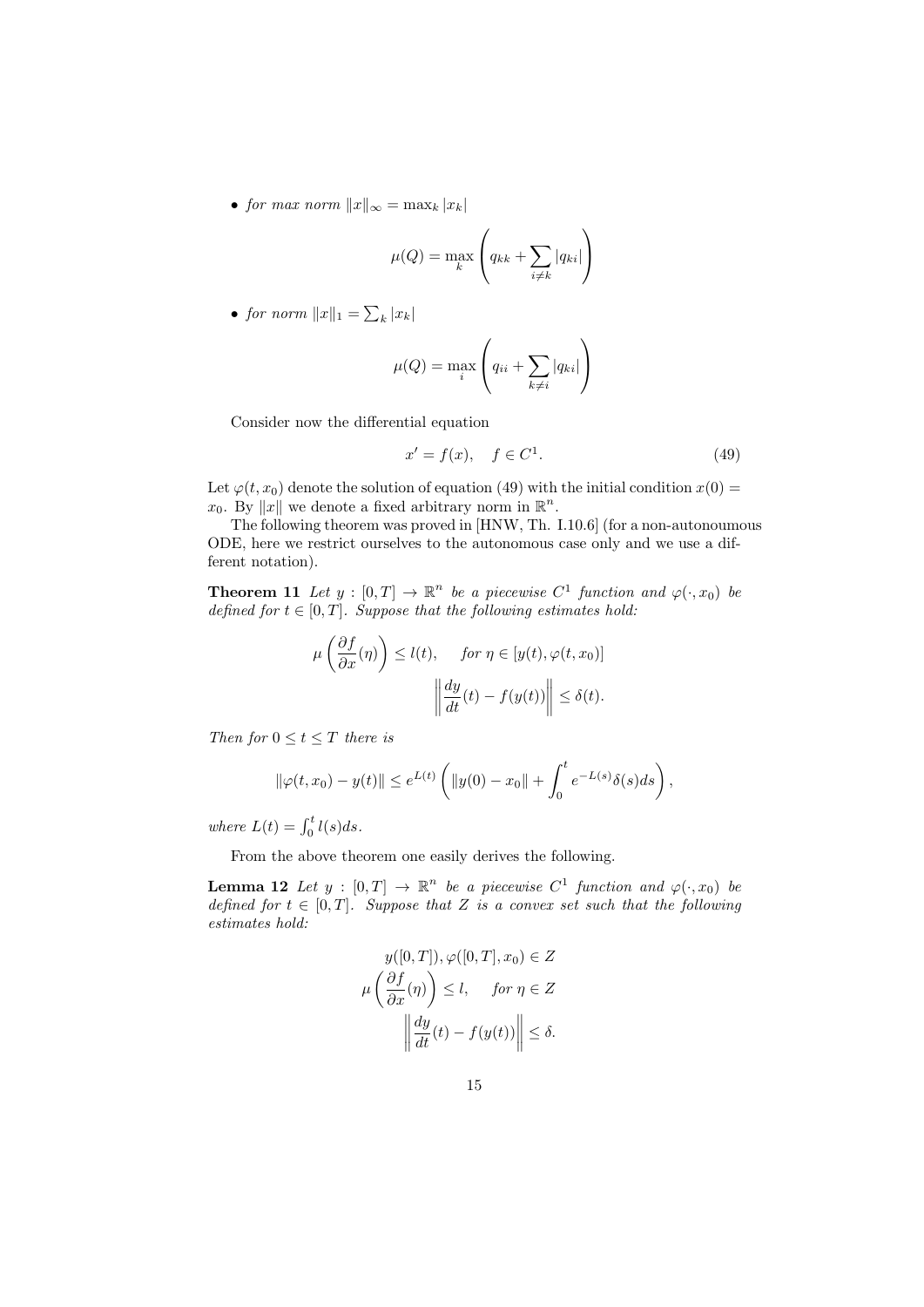*Then for*  $0 \le t \le T$  *there is* 

$$
\|\varphi(t, x_0) - y(t)\| \le e^{lt} \|y(0) - x_0\| + \delta \frac{e^{lt} - 1}{l}, \quad \text{if } l \ne 0.
$$

*For*  $l = 0$ *, there is* 

$$
\|\varphi(t, x_0) - y(t)\| \le \|y(0) - x_0\| + \delta t.
$$

### **5.2 Application to Galerkin projections - uniqueness and another proof of convergence**

**Definition 5** *We say that*  $W \subset H$  *and*  $F = N + L$  *satisfy condition* D *if the following condition holds*

**D** *There exists*  $l \in \mathbb{R}$  *such that for all*  $k = 1, 2, \ldots$ 

$$
1/2\sum_{i=1}^{\infty} \left| \frac{\partial N_k}{\partial x_i} \right| (W) + 1/2 \sum_{i=1}^{\infty} \left| \frac{\partial N_i}{\partial x_k} \right| (W) + \lambda_k \le l \tag{50}
$$

The main idea behind condition **D** is to ensure that the logarithmic norms for all Galerkin projections are uniformly bounded.

**Theorem 13** *Assume that*  $W \subset H$  *and*  $F$  *satisfy conditions* C1,C2,C3,D *and W is convex.* Assume that  $P_n(W)$  *is a trapping region for the n-dimensional Galerkin projection of (48) for all*  $n > M_1$ *. Then* 

- **1. Uniform convergence and existence** *For a fixed*  $x_0 \in W$ *, let*  $x_n$ :  $[0, \infty] \to P_n(W)$  be a solution of  $x' = P_n(F(x))$ ,  $x(0) = P_n x_0$ . Then  $x_n$ *converges uniformly on compact intervals to a function*  $x^* : [0, \infty] \to W$ , *which is a solution of* (48) and  $x^*(0) = x_0$ . The convergence of  $x_n$  on *compact time intervals is uniform with respect to*  $x_0 \in W$ *.*
- **2. Uniqueness within** *W. There exists only one solution of the initial value problem*  $(48)$ ,  $x(0) = x_0$  *for any*  $x_0 \in W$  *such that*  $x(t) \in W$  *for*  $t > 0$ *.*
- **3. Lipschitz constant***. Let*  $x : [0, \infty] \to W$  *and*  $y : [0, \infty] \to W$  *be solutions of (48), then*

$$
|y(t) - x(t)| \le e^{lt} |x(0) - y(0)|
$$

- **4. Semidynamical system.** *The map*  $\varphi : \mathbb{R}_+ \times W \to W$ *, where*  $\varphi(\cdot, x_0)$  *is the unique solution of equation (48) such that*  $\varphi(0, x_0) = x_0$  *defines a semidynamical system on W, namely*
	- *• φ is continuous*
	- $\varphi(0, x) = x$
	- $\varphi(t, \varphi(s, x)) = \varphi(t + s, x)$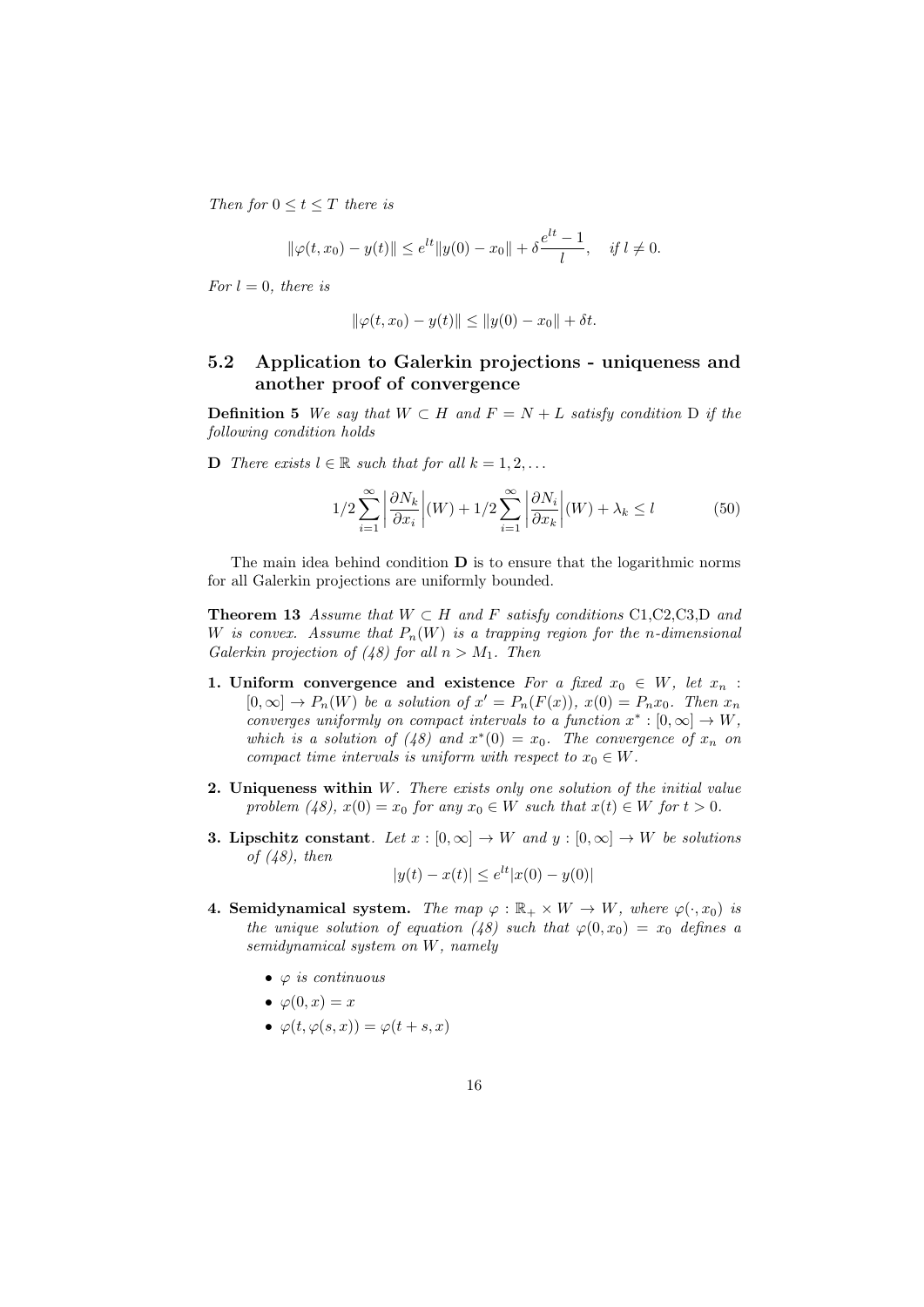**Proof:** By  $|x|_n$  we will denote  $|P_n(x)|$ , i.e. Euclidean norm in  $\mathbb{R}^n$ . Let

$$
\delta_n = \max_{x \in W} |P_n(F(x)) - P_n(F(P_n x))|.
$$

Obviously  $\delta_n \to 0$  for  $n \to \infty$ , because  $F \circ P_n$  converges uniformly to F on W.

Let us consider the logarithmic norm of the vector field for the *n*-dimensional Galerkin projection. We will estimate it using the Euclidean norm on  $P_nH =$  $\mathbb{R}^n$  (which coincides with the norm inherited from *H*). Since

$$
\left[\frac{\partial P_n(L+N)}{\partial(x_1\ldots x_n)}\right]_{ij} = \frac{\partial N_i}{\partial x_j} + \delta_{ij}\lambda_j,
$$
\n(51)

we need to estimate the largest eigenvalue of the following matrix  $Q_n(x)$  for  $x \in P_n(W)$ ,

$$
Q_{n,ij}(x) = \frac{1}{2} \frac{\partial N_i}{\partial x_j}(x) + \frac{1}{2} \frac{\partial N_j}{\partial x_i}(x) + \delta_{ij} \lambda_j, \quad \text{for } i, j = 1, \dots, n \tag{52}
$$

where  $\delta_{ij}$  is the Kronecker symbol, i.e.,  $\delta_{ij} = 1$ , if  $i = j$  and  $\delta_{ij} = 0$  otherwise.

To estimate the largest eigenvalue of  $\ddot{Q}_n$ , we will use the Gershgorin theorem (see [QSS, Property 5.2]), which states that all eigenvalues of a square  $n \times n$ matrix  $A$ ,  $\sigma(A)$ , satisfy

$$
\sigma(A) \subset \bigcup_{j=1}^{n} \{ z \in \mathbb{C} : \quad |z - A_{jj}| < \Sigma_{i,i \neq j} |A_{ij}| \}. \tag{53}
$$

From the above equation and condition **D** it follows immediately that eigenvalues of  $Q_n$  are less than or equal to  $l_n$ , where

$$
l_n = \max_{k=1,\dots,n} \max_{x \in P_n W} \sum_{i=1}^n \left( 1/2 \left| \frac{\partial N_k}{\partial x_i}(x) \right| + 1/2 \left| \frac{\partial N_i}{\partial x_k}(x) \right| \right) + \lambda_k. \tag{54}
$$

From assumption  $D$ , it follows that  $l_n$  are uniformly bounded, namely

$$
l_n \le l, \quad \text{for all } n. \tag{55}
$$

Let us take  $m \geq n$ . Let  $x_n : [0, T] \to P_n W$  and  $x_m : [0, T] \to P_m W$  be the solutions of *n*- and *m*-dimensional projections of (48). From Lemma 12 it follows immediately that (we treat here  $P_n x_m$  as a perturbed 'solution' *y*)

$$
|x_n(t) - P_n(x_m(t))|_n \le e^{lt} |x_n(0) - P_n x_m(0)| + \delta_n \frac{e^{lt} - 1}{l}
$$
 (56)

To prove the uniform convergence of  $\{x_n\}$  starting from the same initial condition, observe that

$$
|x_n(t) - x_m(t)| \le |x_n(t) - P_n(x_m(t))|_n + |(I - P_n)x_m(t)| \le
$$
  

$$
\delta_n \frac{e^{lt} - 1}{l} + |(I - P_n)x_m(t)| \le \delta_n \frac{e^{lT} - 1}{l} + |(I - P_n)W|.
$$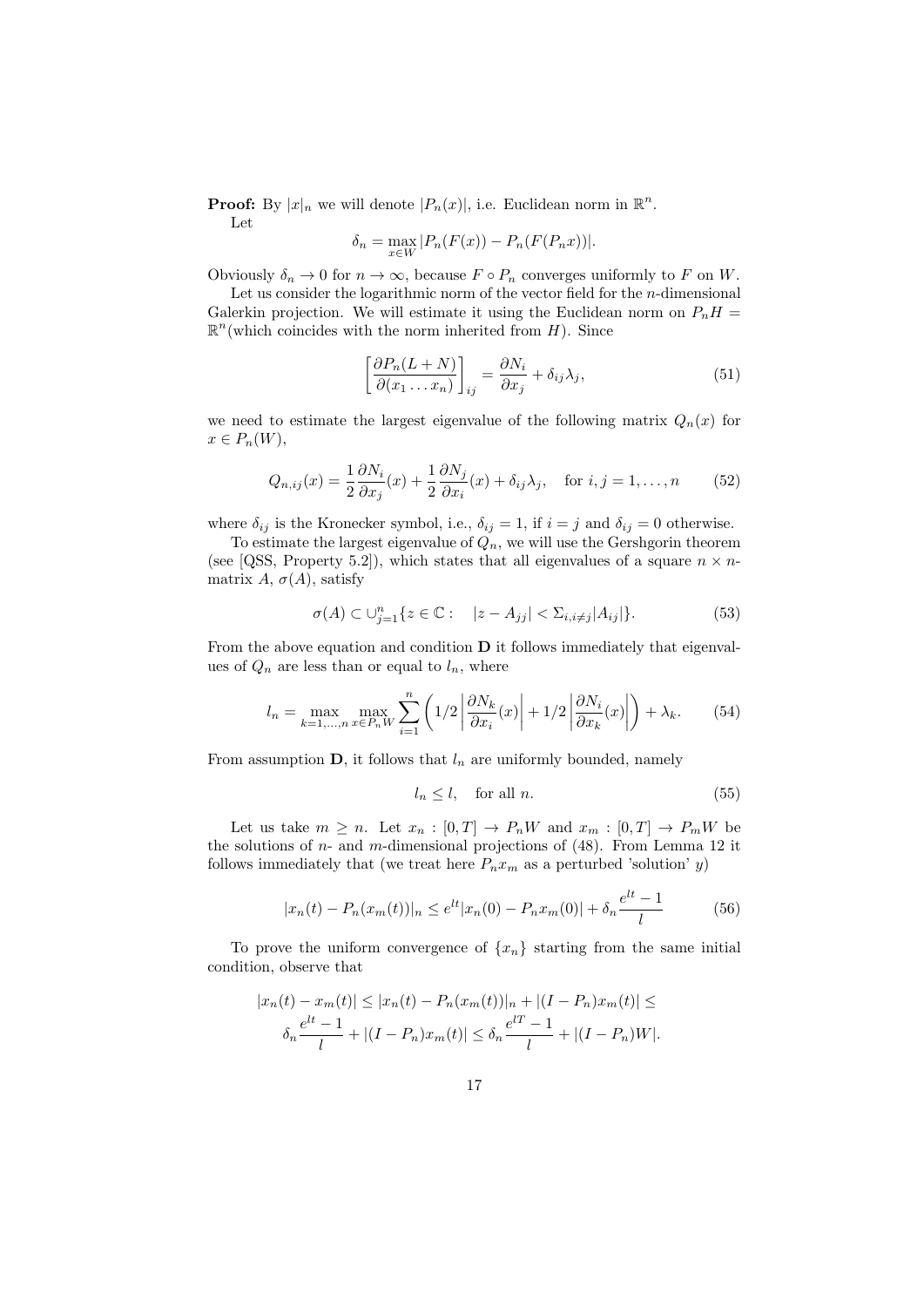This shows that  $\{x_n\}$  is a Cauchy sequence in  $\mathcal{C}([0,T],H)$ , hence it converges uniformly to  $x^* : [0, T] \to W$ . From Lemma 8 it follows that  $\frac{dx^*}{dt} = F(x)$ .

**Uniqueness.** Let  $x : [0, T] \rightarrow W$  be a solution of  $(48)$  with the initial condition  $x(0) = x_0$ . We will show that  $x_n$  converge to *x*. We apply Lemma 12 to *n*-dimensional projection and the function  $P_n x(t)$ . We obtain

$$
|x_n(t) - P_n(x(t))|_n \le \delta_n \frac{e^{lt} - 1}{l}.\tag{57}
$$

Since the tail  $(I - P_n)x(t)$  is uniformly converging to zero as  $n \to \infty$ , we see that  $x_n \to x$  uniformly.

**Lipschitz constant on** *W*. From Lemma 12 applied to *n*-dimensional Galerkin projection for different initial conditions (we denote the functions by  $x_n$  and  $y_n$  and the initial conditions  $x_0$  and  $y_0$ ), we obtain

$$
|x_n(t) - y_n(t)| \le e^{lt} |P_n x_0 - P_n y_0|.
$$
\n(58)

Let  $x_n \to x$  and  $y_n \to y$ . Then passing to the limit in (58) gives

$$
|x(t) - y(t)| \le e^{lt} |x_0 - y_0|.
$$
\n(59)

Assertion 4 follows easily from the previous ones.

$$
\mathcal{L}_{\mathcal{A}}
$$

# **6 Existence theorems for Navier-Stokes system in 2D**

#### **6.1 Some easy lemmas about Fourier series**

The following three lemmas are easy exercises in elementary Fourier series theory  $[CH]$ .

**Lemma 14** *Let*  $u \in C^n(\mathbb{T}^d, \mathbb{C})$  *and let*  $u_k$  *for*  $k \in \mathbb{Z}^d$  *be the Fourier coefficient of u. Then there exists M, such that*

$$
|u_k| \le \frac{M}{|k|^n}.
$$

**Lemma 15** Assume that  $|u_k| \leq \frac{M}{|k|^\gamma}$  for  $k \in \mathbb{Z}^d$ . If  $n \in \mathbb{N}$  is such that  $\gamma - n > d$ , *then the function*  $u(x) = \sum_{k \in \mathbb{Z}^d} u_k e^{ikx}$  *belongs to*  $C^n(\mathbb{T}^d, \mathbb{C})$ *. The series* 

$$
\frac{\partial^s u}{\partial x_{i_1} \dots x_{i_s}} = \sum_{k \in \mathbb{Z}^d} u_k \frac{\partial^s}{\partial x_{i_1} \dots x_{i_s}} e^{ikx}
$$

*converges uniformly for*  $0 \leq s \leq n$ *.* 

**Lemma 16** *Assume that for some*  $\gamma > 0$ ,  $a > 0$  *and*  $D > 0$  *there is*  $|u_k| \leq$  $\frac{De^{-a|k|}}{|k|^\gamma}$  *for*  $k \in \mathbb{Z}^d \setminus \{0\}$ *.* 

*Then the function*  $u(x) = \sum_{k \in \mathbb{Z}^d} u_k e^{ikx}$  *is analytic.*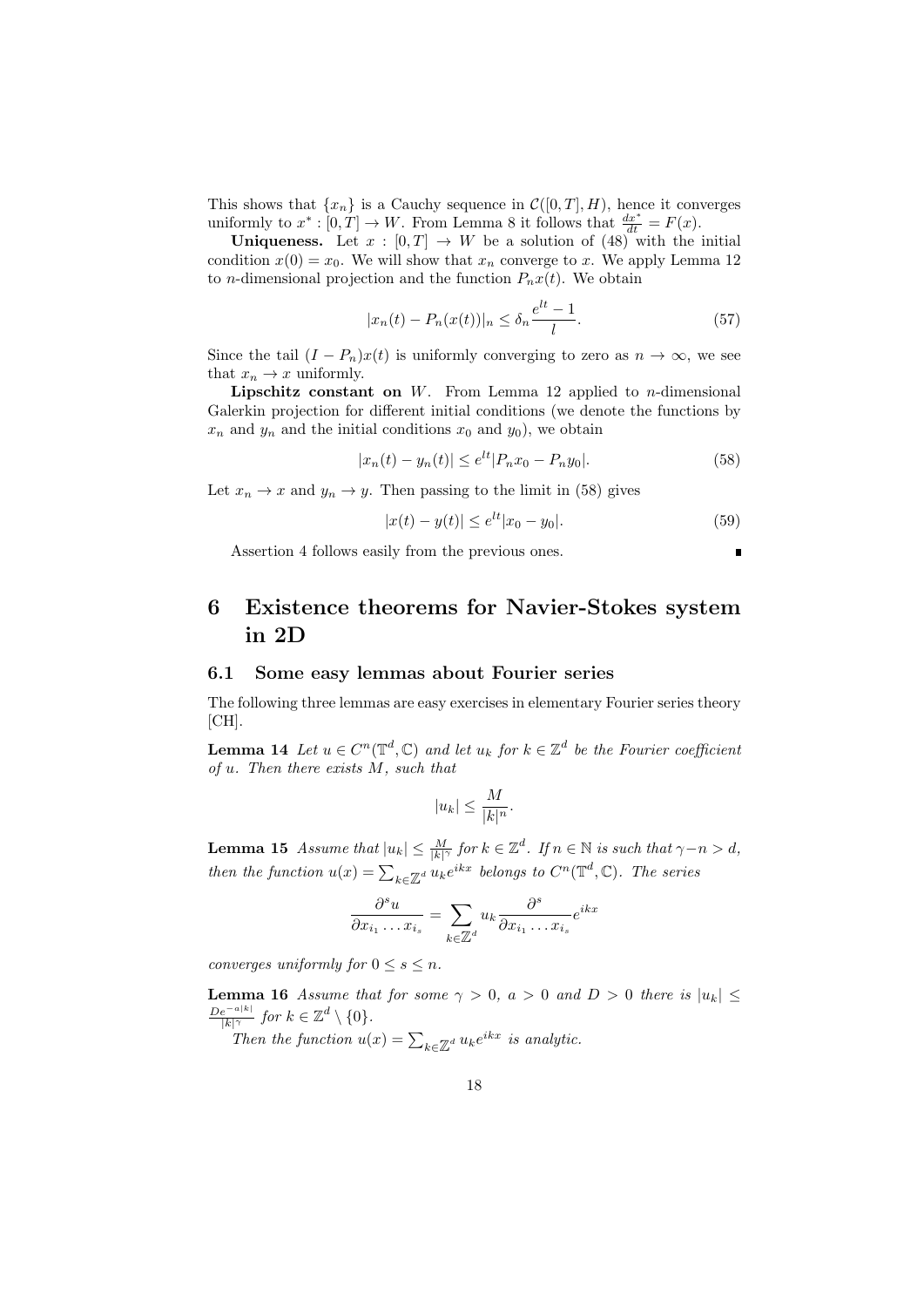Let  $H = \left\{ \{u_k\} \mid \sum_{k \in \mathbb{Z}^d} |u_k|^2 < \infty \right\}$ . Obviously *H* is a Hilbert space. Let *F* be the right-hand side of (5)

$$
F(u)_k = -i \sum_{k_1} (u_{k_1}|k) \sqcap_k u_{k-k_1} - \nu k^2 u_k + \sqcap_k f_k \tag{60}
$$

For a general  $u \in H$ , we cannot claim that  $F(u) \in H$ . But when  $|u_k|$  decreases fast enough, the following holds

- **Lemma 17** *Let*  $W(D, \gamma) = \left\{ u \in H \mid |u_k| \leq \frac{D}{|k|^\gamma} \right\}$ . Then
- **1.** *if*  $\gamma > \frac{d}{2}$ , *then*  $W(D, \gamma)$  *satisfies condition C2.*
- **2.** *if*  $\gamma 2 > \frac{d}{2}$  *and*  $\gamma > d$ *, then the function*  $F : W(D, \gamma) \to H$  *is continuous and condition C3 is satisfied on*  $W(D, \gamma)$ *.*
- **3.** *if*  $\gamma > d + 1$ *, then condition D is satisfied on*  $W(D, \gamma)$ *.*

**Proof:** To prove Assertion 1, it is enough to show that  $W(d, \gamma)$  is bounded. closed (obvious) and is component-wise bounded by some  $v = \{v_k\}$ , such that  $v \in H$ . We set  $v_k = \frac{D}{|k|^\gamma}$ . Observe that  $v \in H$ , because

$$
\sum_{k \in \mathbb{Z}^d} |v_k|^2 \le CD^2 \sum_{n=1}^{\infty} \frac{n^{d-1}}{n^{2\gamma}} \tag{61}
$$

and the series converges when  $2\gamma - (d-1) > 1$ . This concludes the proof of Assertion 1.

To prove Assertion 2, we may assume that  $f = 0$  (it is just a constant vector in *H*). From Lemma 3 if follows immediately that for  $u \in W$  there is

$$
|F(u)_k|\leq \frac{C}{|k|^{\gamma-1}}+\frac{\nu D}{|k|^{\gamma-2}}\leq \frac{B}{|k|^{\gamma-2}}.
$$

Hence  $F(u) \in W(B, \gamma - 2) \subset H$ , when  $\gamma - 2 > \frac{d}{2}$ . Hence  $F(W(D, \gamma)) \subset$  $W(B, \gamma - 2)$ . Since the convergence in  $W(B, \gamma - 2)$  is equivalent to componentwise convergence, the same holds for the continuity. It is obvious that  $F(u)_k$ is continuous on  $W(d, \gamma)$ , because the series defining it is uniformly convergent, hence *F* is continuous on  $W(d, \gamma)$ .

We now prove Assertion 3. Observe that

$$
\frac{\partial N_k}{\partial u_{k_1}} = (\cdot|k) \sqcap_k u_{k-k_1} + (u_{k-k_1}|k) \sqcap_k \tag{62}
$$

We will here treat  $u_k$  as one dimensional object, but the argument is generally correct, i.e., treating  $u_k$  as a vector would introduce only an additional constant and not affect the proof. We estimate

$$
\left|\frac{\partial N_k}{\partial u_{k_1}}\right|(W) \le \frac{2D|k|}{|k - k_1|^{\gamma}}.\tag{63}
$$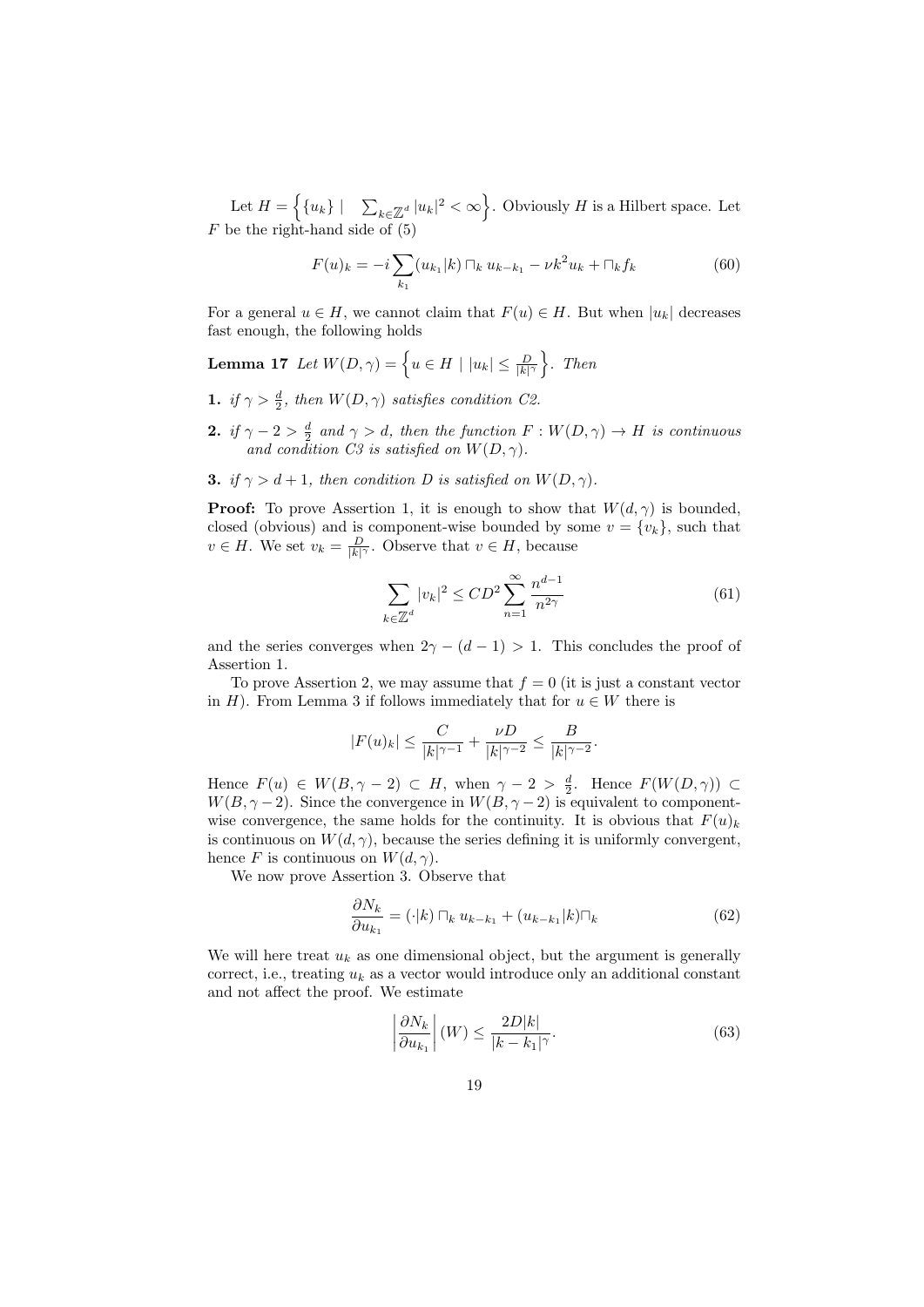Hence the sum,  $S(k)$ , appearing in condition D can be estimated as follows

$$
S(k) = 1/2 \sum_{k_1 \in \mathbb{Z}^d \backslash \{0,k\}} \left| \frac{\partial N_k}{\partial u_{k_1}} \right| (W) + 1/2 \sum_{k_1 \in \mathbb{Z}^d \backslash \{0,k\}} \left| \frac{\partial N_{k_1}}{\partial u_k} \right| (W) \le
$$
  

$$
D|k| \sum_{k_1 \in \mathbb{Z}^d \backslash \{0,k\}} \frac{1}{|k - k_1|^\gamma} + D \sum_{k_1 \in \mathbb{Z}^d \backslash \{0,k\}} \frac{|k_1|}{|k - k_1|^\gamma}.
$$

Now observe that

$$
\sum_{k_1 \in \mathbb{Z}^d \setminus \{0,k\}} \frac{1}{|k - k_1|^\gamma} < \sum_{k_1 \in \mathbb{Z}^d, k_1 \neq 0} \frac{1}{|k|^\gamma} = C(d, \gamma) < \infty, \quad \text{for } \gamma > d. \tag{64}
$$

To estimate the sum  $\sum_{k_1 \in \mathbb{Z}^d \setminus \{0,k\}}$ *|k*1*|*  $\frac{|k_1|}{|k - k_1|^\gamma}$ , we show that there exists a constant *A* such that

$$
\frac{|k_1|}{|k - k_1|} < A|k|, \quad \text{for } k, k_1 \in \mathbb{Z}^d \setminus \{0\}, \, k \neq k_1. \tag{65}
$$

Observe that, for  $|k_1| \leq 2|k|, k_1 \neq 0, k_1 \neq k$ , we can estimate the denominator by 1, hence we obtain

$$
\frac{|k_1|}{|k - k_1|} \le 2|k|.\tag{66}
$$

For  $|k_1| > 2|k|$ , there is

$$
\frac{|k_1|}{|k - k_1|} = \frac{1}{\left|\frac{k_1}{|k_1|} - \frac{k}{|k_1|}\right|} \le \frac{1}{1 - \frac{|k|}{|k_1|}} \le 2. \tag{67}
$$

So we may take  $A = 2$ .

Now we estimate as follows

$$
\sum_{k_1 \in \mathbb{Z}^d \setminus \{0,k\}} \frac{|k_1|}{|k - k_1|^\gamma} \le A|k| \sum_{k_1 \in \mathbb{Z}^d \setminus \{0,k\}} \frac{1}{|k - k_1|^{\gamma - 1}} < AC(d, \gamma - 1)|k|, \quad (68)
$$

provided  $\gamma - 1 > d$ .

So there is  $S(k) < (DC(d, \gamma) + ADC(d, \gamma - 1)) |k|$  and since  $\lambda_k = -\nu |k|^2$ , we see that there exists *l* satisfying condition *D*.

### **6.2 Existence theorems**

We set the dimension  $d = 2$ . We again assume that the force f is such that  $f_k = 0$  for  $|k| > K$  (in [MS] a more general force is treated).

Observe that from Lemma 17 it follows that we need  $\gamma > 3$  for conditions C1, C2, C3, D on the trapping regions constructed in Section 3 to be satisfied.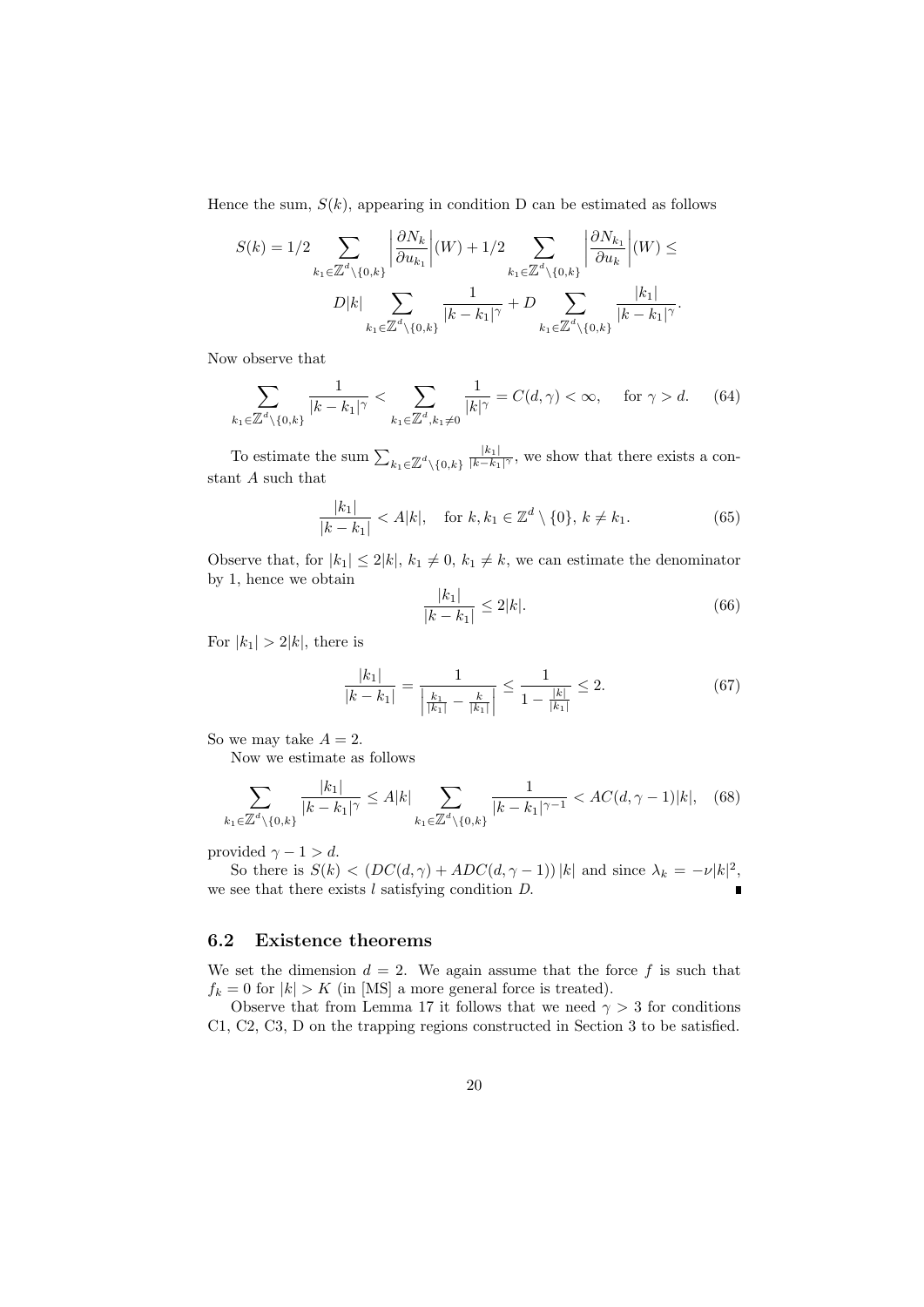**Theorem 18** *If for some D and*  $\gamma > 3$ 

$$
|u_k(0)| \le \frac{D}{|k|^\gamma} \tag{69}
$$

*then the solution of (5) is defined for all*  $t > 0$  *and there exists a constant*  $D'$ , *such that*

$$
|u_k(t)| \le \frac{D'}{|k|^\gamma}, \quad t > 0.
$$
\n
$$
(70)
$$

The following theorem tells that if we start with analytic initial conditions, the solution will remain analytic (in space variables).

**Theorem 19** *If for some D*,  $\gamma > 3$  *and*  $a > 0$ 

$$
|u_k(0)| \le \frac{D}{|k|^\gamma} e^{-a|k|},\tag{71}
$$

*then the solution of (5) is defined for all*  $t > 0$  *and there exist constants*  $D'$  *and a ′ >* 0 *such that*

$$
|u_k(t)| \le \frac{D'}{|k|^\gamma} e^{-a'|k|}, \quad t > 0.
$$
 (72)

The next theorem states that the solution starting from regular initial conditions becomes analytic immediately.

**Theorem 20** *Assume that for some D,*  $\gamma > 3$  *and*  $a > 0$  *the initial conditions satisfy*

$$
|u_k(0)| \le \frac{D}{|k|^\gamma}.\tag{73}
$$

*Then the solution of (5) is defined for all*  $t > 0$  *and for any*  $t_0 > 0$  *one can find constants D′ and a ′ >* 0 *such that*

$$
|u_k(t_0)| \le \frac{D'}{|k|^\gamma} e^{-a'|k|} \tag{74}
$$

**Proof of Theorem 18:** Observe first that the enstrophy of  $\{u_k(0)\}\$ is finite. Let us take  $V_0 > \max(V(\{u_k\}), V^*)$ . From Theorem 4 it follows that there exist *K* and *D<sup>'</sup>* such that  $\{u_k(0)\}$  belongs to the trapping set  $N = N(V_0, K, \gamma, D')$ . Observe that  $N \subset W(D', \gamma)$ , hence we can pass to the limit with solutions obtained from Galerkin projections (see Theorem 13).

**Proof of Theorem 19:** The proof is essentially the same as for Theorem 18, with the only difference being that we now use Theorem 5 instead of Theorem 4.

**Proof of Theorem 20:** The global existence was proved in Theorem 18. To prove the estimate for  $|u_k(t_0)|$ , we use Theorem 6 to obtain

$$
|u_k(t_0)| \le \frac{D'}{|k|^\gamma} e^{-a|k|t_0},\tag{75}
$$

П

which finishes the proof.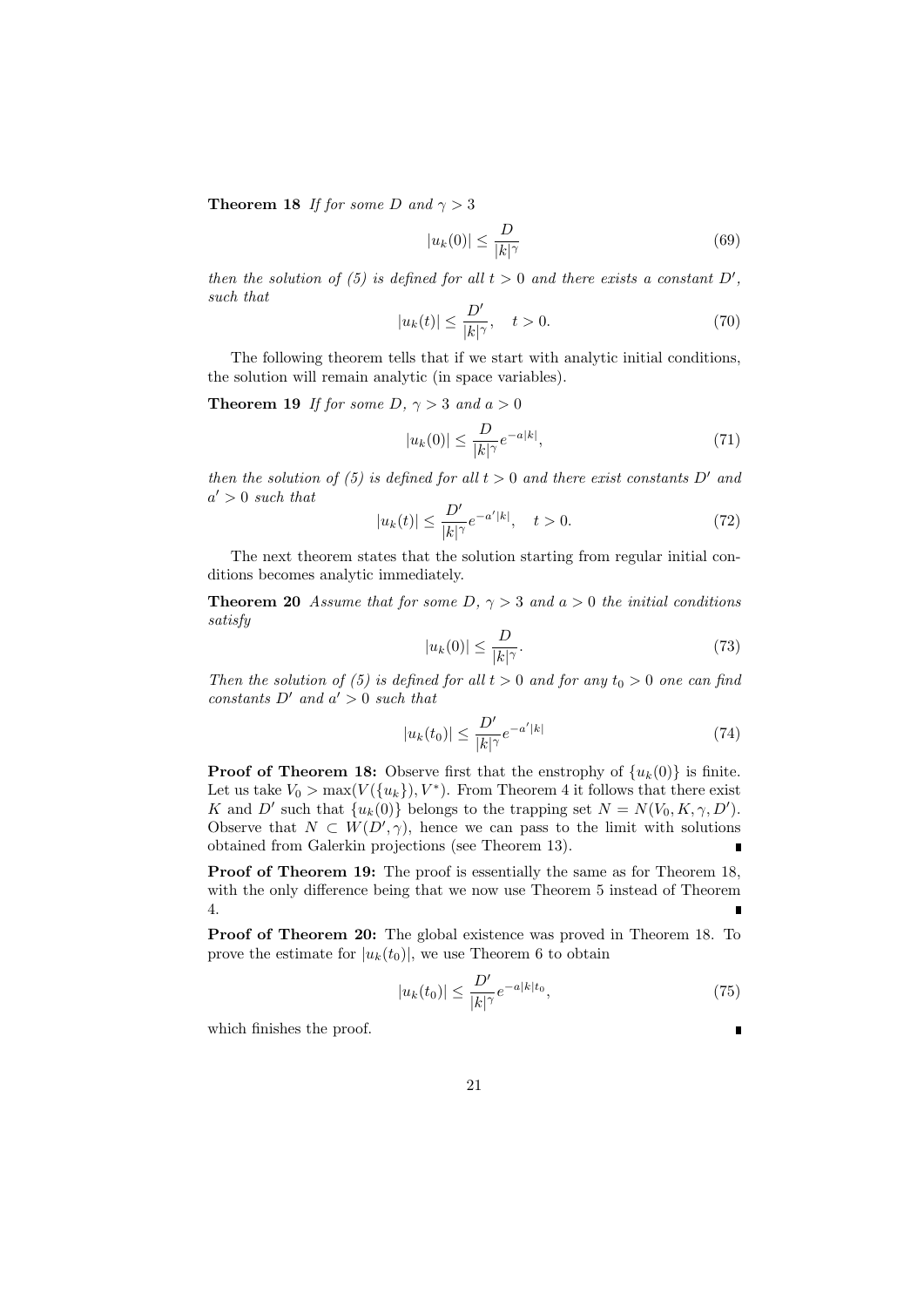**Theorem 21**  $d = 2$ *. If*  $u_0 \in C^5$ *, then the classical solution of the NS equations such that*  $u(0, x) = u_0(x)$  *exists for all*  $t > 0$  *and is analytic in space variables for*  $t > 0$ *.* 

**Proof:** From Lemma 14 it follows that the Fourier coefficients of  $u_0$ ,  $\{u_0, \{u_0, k\}$ satisfy assumptions of Theorem 18 with  $\gamma = 5$ . Hence there exists a solution,  ${u_k(t)}$  of (5) in *H* such that  $u_k(0) = u_{0,k}$ .

Let us set  $u(t, x) = \sum_{k \in \mathbb{Z}^2 \setminus \{0\}} u_k(t) e^{ikx}$ . It is easy to see that  $u(t, x)$  is a classical solution of the Navier-Stokes system, because the Fourier series for all terms in the NS equations converges fast enough (compare proof of Lemma 7).

From Theorem 20 and Lemma 16 it follows that the function  $u(t_0, \cdot)$  is analytic in space variables for any  $t_0 > 0$ . ٠

The following theorem is an easy consequence of Theorem 13.

**Theorem 22** *Assume*  $d = 2$  *and*  $\gamma > 3$ *. If W is any of the trapping regions defined in Theorems 4 and 5, then the Navier-Stokes system induces a semidynamical system on W.*

# **7 Trapping regions in 3D for small initial data**

In this section we recall the method by Sannikov and Kaloshin [S] for constructing a trapping region for small initial data in dimension 3.

Let us state a result which is not contained in [S] but can be easily obtained using the technique presented there.

We set the dimension  $d = 3$ . We assume the force  $f$  is zero.

**Theorem 23** *For any*  $\gamma > 3.5$ *, there exists*  $D_0 = D_0(\gamma, \nu)$  *such that for all*  $D < D_0$ *, if* 

$$
|u_k(0)| \le \frac{D}{|k|^\gamma} \tag{76}
$$

*then the solution of (5) is defined for all*  $t > 0$  *and* 

$$
|u_k(t)| \le \frac{D}{|k|^\gamma}, \quad t > 0 \tag{77}
$$

**Proof:** Let

$$
W = \left\{ \{u_k\} \mid |u_k| \le \frac{D}{|k|^\gamma} \right\}.
$$
\n(78)

From Lemma 3 it follows that for  $\{u_k\} \in W$  there is

$$
\frac{d|u_k|}{dt} \le \left| \sum (u_{k_1}|k) \sqcap_k u_{k-k_1} \right| - \nu |k|^2 |u_k| \le \frac{D^2 C_Q(3, \gamma)}{|k|^{\gamma - 1}} - \nu |k|^2 |u_k|. \tag{79}
$$

Hence *W* is a trapping region if for every *k* there is

$$
\frac{D^2 C_Q(3,\gamma)}{|k|^{\gamma - 1}} - \frac{\nu D}{|k|^{\gamma - 2}} < 0. \tag{80}
$$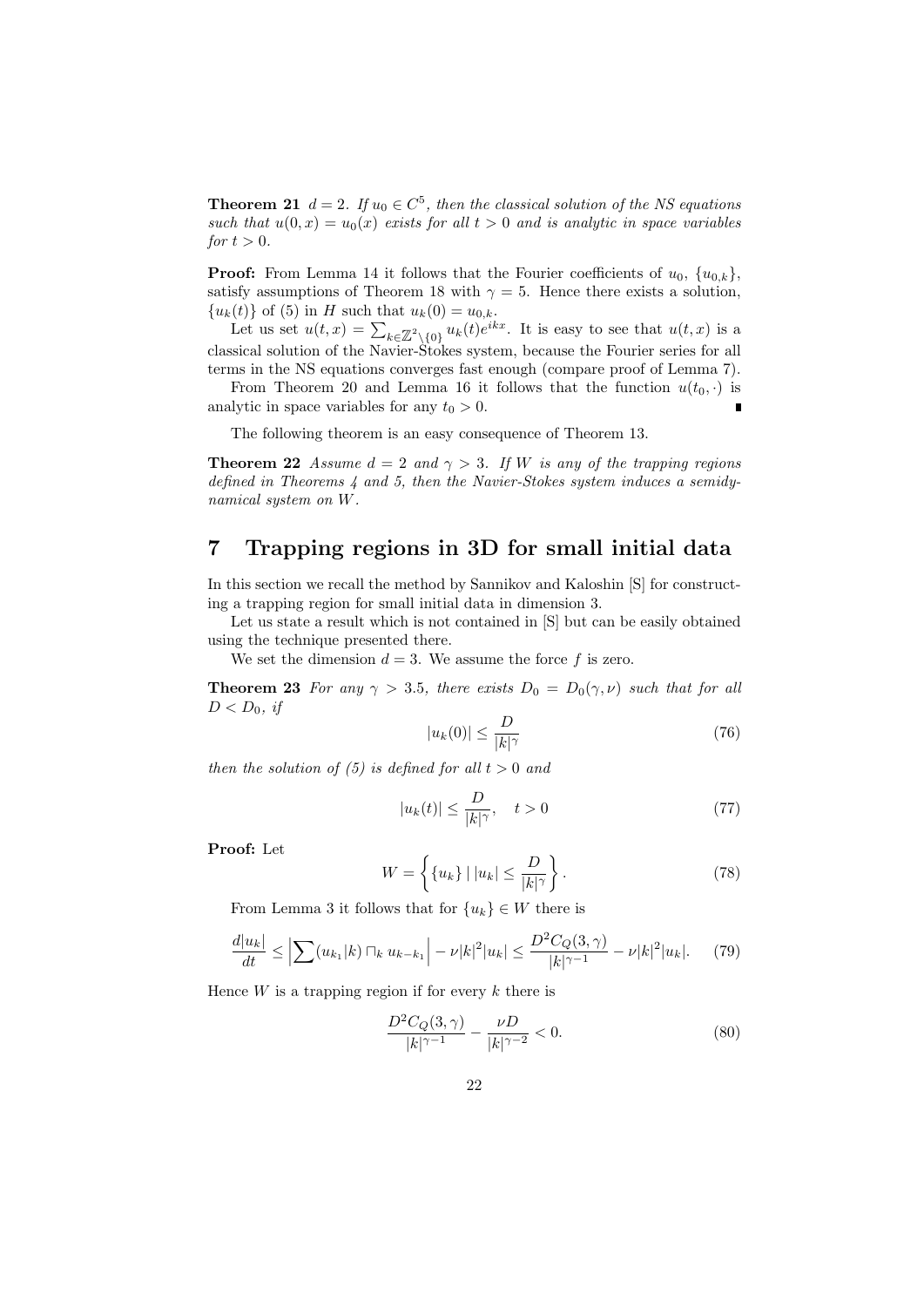We obtain

$$
\frac{DC_Q(3,\gamma)}{\nu} < |k|, \quad k \in \mathbb{Z}^3 \setminus \{0\}.\tag{81}
$$

Hence if

$$
D < D_0 = \frac{\nu}{C_Q(3,\gamma)},\tag{82}
$$

then *W* is a trapping region for all projections of the Navier Stokes equations. From Lemma 17 it follows that conditions C1,C2,C3 are satisfied (it is easy to see that condition D holds if  $\gamma > 4$ .) Hence we can pass to the limit with the dimension of Galerkin projection to obtain a desired solution.

One can easily state a similar theorem for analytic initial condition.

Let us comment on the Sannikov and Kaloshin result presented in [S]. They constructed the trapping region of the form  $|u_k| \leq \frac{D}{|k|^2} e^{-v|k|t}$ ,  $t \geq 0$ , where  $v > 0$ . The methods developed in this paper require more compactness at  $t = 0$ to be directly applicable to this trapping region.

### **8 Conclusions and outlook**

As already discussed in the introduction, the tools developed here and in [ZM] enable the topological finite-dimensional tools developed to study the dynamics of ODEs to be applied to dissipative PDEs.

To be able to apply other dynamical-system tools, such as the hyperbolicity concept, one needs  $C^1$ -information about the induced flow. We believe one can get such information for the Navier-Stokes equations with periodic boundary conditions on the plane using the framework presented here. For example, the Lipschitz constant, which we have obtained in this paper represents this kind of data. But we may definitively expect much more. The natural question to ask here is the following.

Suppose that all assumptions of Theorem 13 are satisfied. Let  $\varphi^n$  be a semidynamical system induced by the *n*-th Galerkin projection. Let us consider the variational matrix for  $\varphi^n$  given by

$$
V_{ij}^{n}(t,x) = \frac{\partial \varphi_{i}^{n}}{\partial x_{j}}(t,x). \tag{83}
$$

**Question:** Do  $V_{ij}^n(t, P_n x)$  converge ? And if they converge, then what use we can make of this fact in the context of the method of self-consistent a priori bounds developed in [ZM]? We hope to answer this question in a subsequent paper.

To see why we expect convergence here, let us remark, that  $V^n$  satisfies the following differential equation

$$
\frac{dV_{ij}^n}{dt} = \lambda_i V_{ij}^n + \sum_k \frac{\partial N_i}{\partial x_k} V_{kj}^n.
$$
\n(84)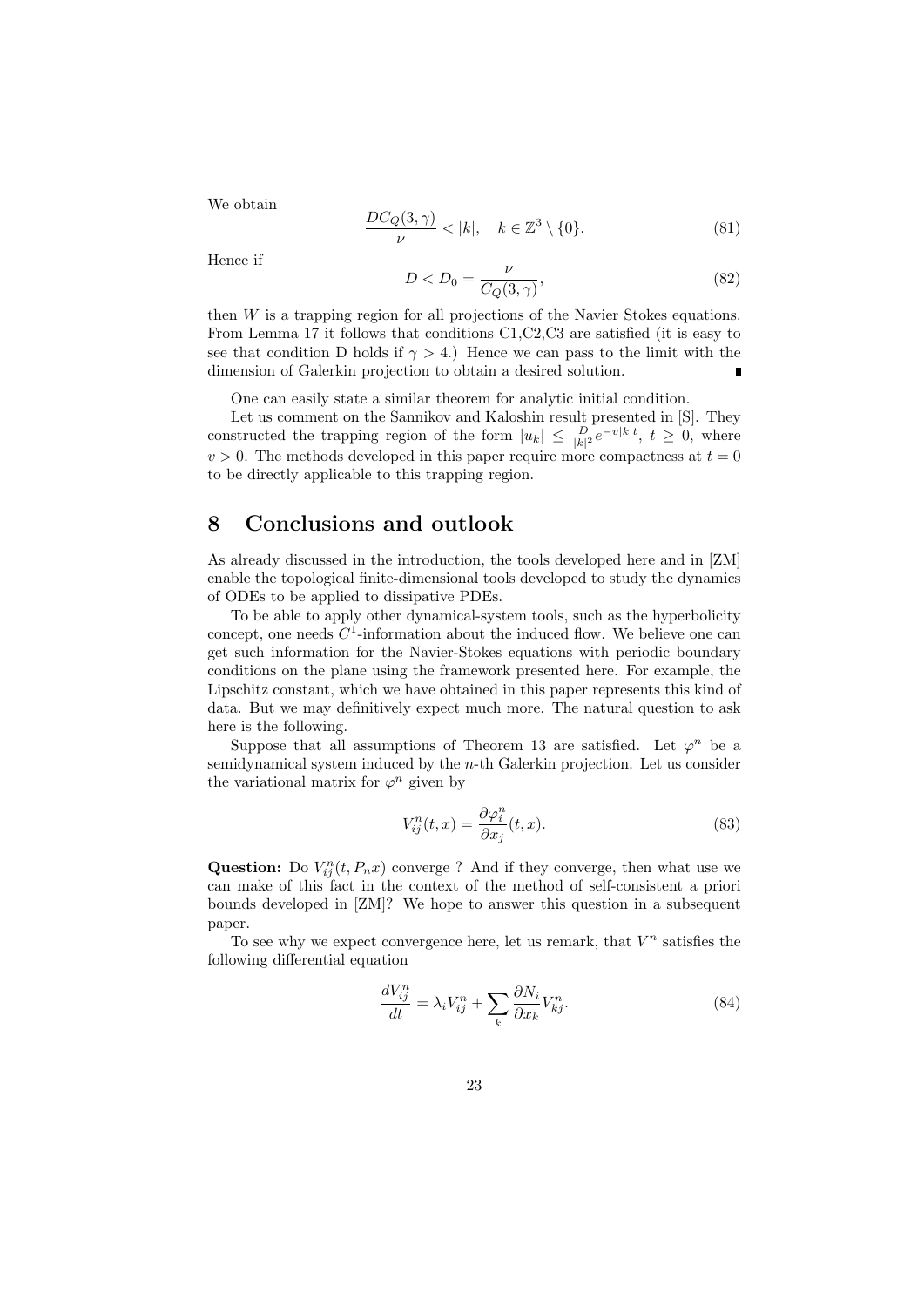Hence we can see that there is here the same strong damping as for the original equation (48). Observe that the bound for Lipschitz constant for (48) and its Galerkin projections is also a uniform bound for the norms of matrices  $V^n$  on any finite time interval. Once we have a strong damping and a priori bounds for  $V^n$ , we expect that we can use logarithmic norms to control the convergence of  $V^{n}$ 's [Z2].

# **References**

- [CF] P. Constantin and C. Foias, *Navier-Stokes Equations*, Univeristy of Chicago Press, Chicago 1988
- [CH] R. Courant and D. Hilbert, *Methods of Mathematical Physics, t.I*,New York: Wiley-Interscience, 1961
- [DG] C. Doering and J.D. Gibbon, *Applied analysis of the Navier-Stokes equations.* Cambridge Text in Applied Mathematics. Cambridge University Press, Cambridge 1995
- [DT] C. Doering and E. Titi , Exponential decay rate of the power spectrum for solutions of the Navier-Stokes equations. *Phys. Fluids*, 7(6), 1384– 1390, 1995
- [ES] W. E and Y. Sinai, New results in mathematical and statistical hydrodynamics. (Russian) *Uspekhi Mat. Nauk* 55 (2000), no. 4(334), 25–58.
- [FT] C. Foias and R. Temam, Gevrey Class Regularity for the Solutions of the Navier-Stokes Equations, *Journal of Functional Analysis*, Vol. 87, No. 2, 1989, 359–369,
- [HNW] E. Hairer, S.P. Nørsett and G. Wanner, *Solving Ordinary Differential Equations I, Nonstiff Problems*, Springer-Verlag, Berlin Heidelberg 1987.
- [K] H.-O. Kreiss, Fourier expansions of the solutions of the Navier-Stokes equations and their exponential decay rate, in *Analyse mathmatique et applications,* 245–262, Gauthier-Villars, Montrouge, 1988.
- [MS] J. Mattingly and Y. Sinai, An Elementary Proof of the Existence and Uniqueness Theorem for Navier-Stokes Equations, *Comm. in Contemporary Mathematics* vol. 1 n4, 1999, 497–516
- [QSS] A. Quarteroni, R. Sacco and F. Saleri, *Numerical Mathematics*, Texts in Applied Mathematics, 37, Springer
- [S] Y. Sannikov, Mathematical Problems Related to Navier-Stokes Equations, *Thesis, Princeton University*, 2000